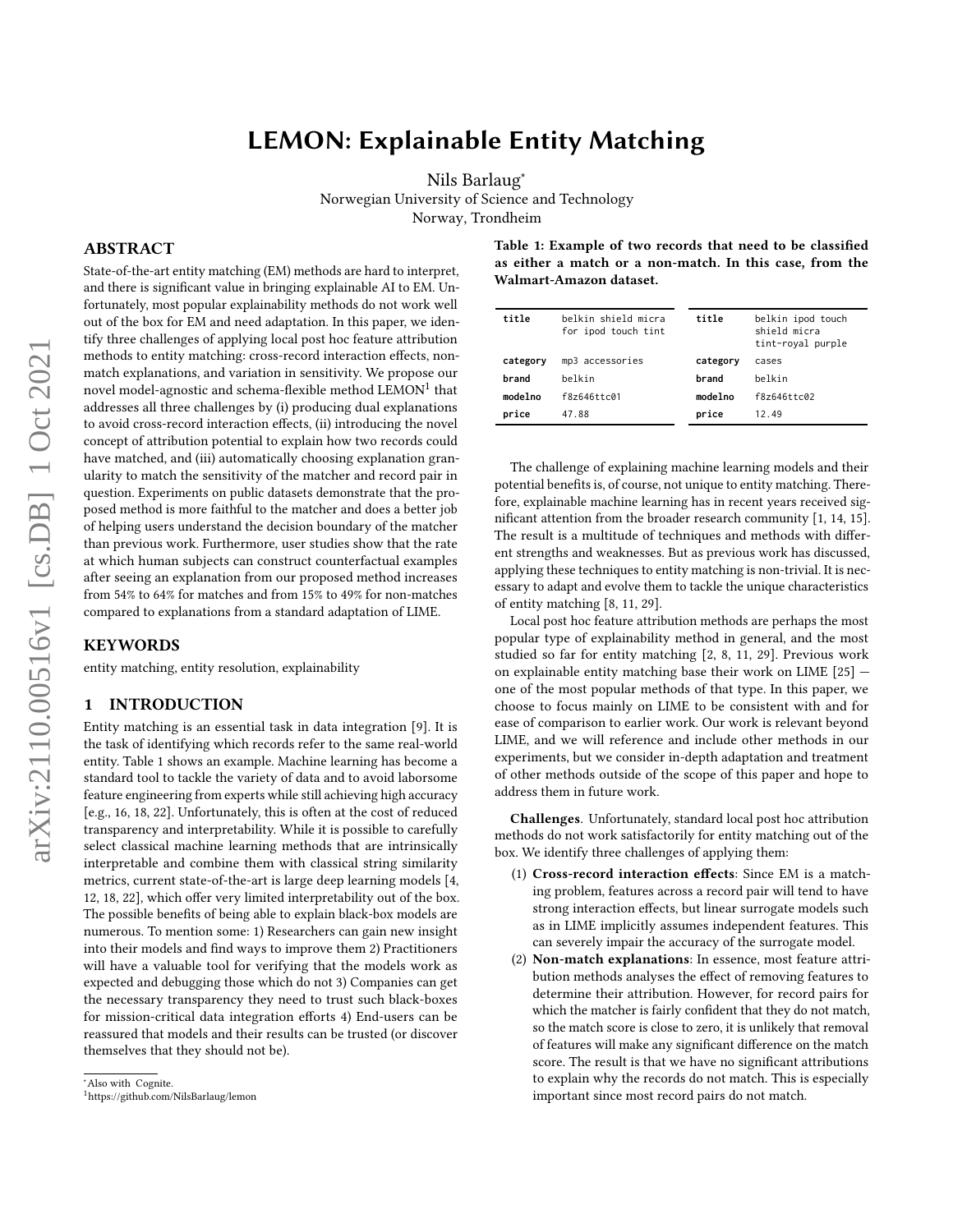<span id="page-1-1"></span>(3) Variation in sensitivity: While some record pairs may only need to perturb a few features to trigger a significant change in the output of the matcher, others may contain a lot of redundant features, making it hard to substantially impact the matching score and provide meaningfully sized attributions. It can be hard to make the trade-off between token and attribute level feature granularity. You risk being either too fine-grained or unnecessarily course-grained, and it differs between specific record pairs in the same dataset, across datasets, and across matchers.

As we will outline in Section [2,](#page-1-0) earlier work has only partially addressed these challenges.

Proposed method. Our proposed method specifically addresses all three challenges jointly by: 1) Making dual explanations to avoid cross-record interaction effects. 2) Introducing the novel concept of attribution potential, an improvement over the copy/append perturbation from previous work that are schema-flexible and more robust to dirty data and matchers sensitive to the order of tokens. 3) Choosing an interpretable representation granularity that optimizes the trade-off between counterfactual interpretation and the finest granularity possible. Our proposed method provides one unified frame of interpretation with the same single explanation format for all record pairs, has no dataset-specific hyperparameters that need tinkering, and does not require matched schemas.

Evaluation of explainability methods is still an open problem, and there are no standard ways of evaluating explainable entity matching. Ideally, in broad terms, we would like to measure to what degree an explanation helps users understand how the model makes a matching decision. Inspired by the motivations behind counterfactual examples [\[31\]](#page-12-11), we argue that a useful attribution explanation should help the user understand where the decision boundary is and what kind of difference in input would be necessary to sway the matcher. To that end, we propose to ask users what they think would be a minimal change to a record pair to make the matcher change its prediction and then check if they are correct. We show how this can be done for simulated users as well as human subjects.

Finally, our results show that our proposed method is state-ofthe-art, both in terms of faithfulness and helping users understand the matcher's behavior. Additionally, our user study shows realworld improvement in understanding by human subjects.

Contributions. In summary, our main contributions are:

- We propose a method that addresses three important challenges of applying local post hoc attribution methods to entity matching: 1) Cross-record interaction effects, 2) nonmatch explanation, and 3) variation in sensitivity. We show through experiments that this is indeed effective.
- To evaluate entity matching attribution explanations, we propose a novel evaluation method that aims to measure to what degree explanations help users understand the decision boundary of a matcher. We show how to perform experiments on both simulated users and human subjects.
- Through extensive experiments on public datasets we show that our proposed method is state-of-the-art both in terms of faithfulness and helping users understand the matcher's

behavior. We verify the real-world applicability of our proposed method by performing an extensive user study. To the best of our knowledge, we are the first to conduct a user study for explainable entity matching.

Outline. The rest of the paper is organized as follows. Section 2 briefly covers related work, Section 3 covers LIME and its adaptation to entity matching, and Section 4 goes into the details of our proposed method. We explain our experimental setup in Section 5, and then we walk through and discuss the experiments in Section 6 before we make our conclusive remarks in Section 7.

# <span id="page-1-0"></span>2 RELATED WORK

Machine learning for EM. The immense variety in datasets makes machine learning a natural solution for entity matching. The traditional approach has been to handcraft string similarity metrics to produce similarity feature vectors and then utilize a classical offthe-shelf machine learning model such as SVM or random forest to classify them [\[5,](#page-11-3) [13,](#page-12-12) [16\]](#page-12-1). The two main drawbacks of this approach are the necessary manual tinkering and poor performance on dirty data [\[22\]](#page-12-3). However, in the last few years, the research community has increasingly adopted deep learning [\[4,](#page-11-0) [12,](#page-12-4) [18,](#page-12-2) [22,](#page-12-3) [23,](#page-12-13) [32\]](#page-12-14). While early work focused on custom architectures and trained models from scratch, the current state of the art focuses on fine-tuning large natural language models such as BERT [\[7\]](#page-12-15), which offers higher accuracy and decreases the need for training examples [\[18\]](#page-12-2). We refer to Barlaug and Gulla [\[3\]](#page-11-4) for an extensive survey on deep learning for EM.

Explainable AI. There are many ways to explain machine learning models. Generally, explanations can be either global or local [\[10\]](#page-12-16), in other words, explaining the model's behavior as a whole or explaining a single prediction. Furthermore, we often distinguish between intrinsically interpretable models and post hoc interpretation methods [\[21\]](#page-12-17) (which can be model-agnostic or not). The former are models that are interpretable on their own, like linear regression or decision trees, while the latter are methods for explaining black-box models. We refer the reader to one of many extensive sources on the topic [\[1,](#page-11-1) [10,](#page-12-16) [14,](#page-12-5) [15,](#page-12-6) [21\]](#page-12-17).

A particularly prominent group of approaches are local post hoc attribution methods [e.g., [20,](#page-12-18) [25,](#page-12-10) [28\]](#page-12-19), which aim to explain a prediction by communicating to what degree different parts of the input are to be attributed for the prediction. LIME [\[25\]](#page-12-10) is one of the most prominent among such methods. It is a model-agnostic method, and works by randomly removing features of an input example and training a (usually linear) interpretable surrogate model to predict the model's output for these perturbations. Among other popular local post hoc attribution methods are the game-theoretic-based SHAP [\[20\]](#page-12-18) and gradient-based methods [e.g., [26,](#page-12-20) [28\]](#page-12-19).

Explainable EM. The use of explainability techniques for machine learning-based entity matching is still a young subject, and there has only been a limited amount of previous work. However, we note that rule-based methods have historically been used to make systems that can be interpreted by experts [\[13\]](#page-12-12), and is an alternative way to make explainable matchers [\[24\]](#page-12-21).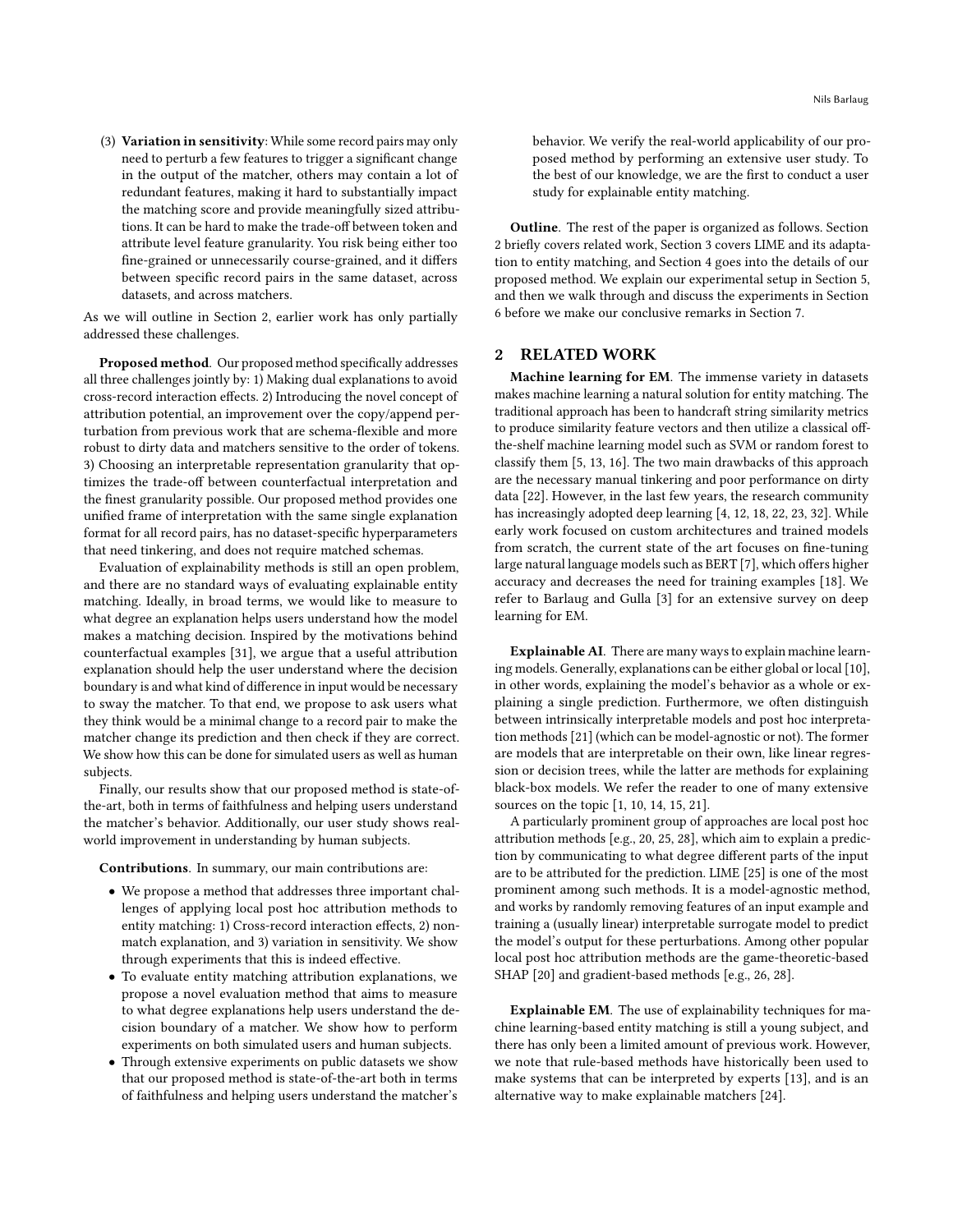Ebaid et al. [\[11\]](#page-12-8) demonstrate ExplainER, a tool for explaining entity matching that utilizes multiple prominent explainability techniques, while Thirumuruganathan et al. [\[29\]](#page-12-9) discuss challenges and research opportunities. Further, there have been two significant adaptations of LIME for entity matching, which we will now describe and contrast to our work.

Mojito [\[8\]](#page-12-7) introduces two versions of LIME for entity matching: LIME\_DROP and LIME\_COPY. The former is a straightforward application of LIME similar to how the original authors do text classification using token level feature granularity, while in the latter they use attribute level representation and perturb by copying the entire attribute value to the corresponding attribute in the other record instead of removing tokens. LIME\_COPY is an elegant way to address challenge [\(2\)](#page-0-2), but leaves more to be wanted. Firstly, attribute level granularity is too coarse-grained for most cases with longer textual attributes (the extreme case being a single textual attribute). Secondly, since it is separate from LIME\_DROP, it requires the user to interpret two different kinds of explanations. Finally, it relies on a matched schema with one-to-one attribute correspondence.

Recently, Landmark [\[2\]](#page-11-2) was proposed as a two-part improvement over Mojito. Firstly, it makes two explanations, one per record, and avoid perturbing both records simultaneously, which effectively solves challenge (1). Secondly, for record pairs labeled as non-matches, instead of perturbing by randomly copying entire attributes, it appends every corresponding attribute value from the other record and performs regular token level exclusion perturbation (a technique named double-entity generation), effectively combining LIME\_DROP and LIME\_COPY. The authors demonstrate through experiments that their techniques are indeed effective and that Landmark is a substantial improvement over Mojito. The limitation of the approach is that tokens from the other record are only ever considered to be appended at the end of the corresponding attribute, which is unfortunate if the matcher is sensitive on the order of tokens (e.g., many products have the brand name first in the title), the schemas are not matched one-to-one, or the data is dirty. Similar to Mojito, Landmark also makes two different kinds of explanations.

While making important contributions, neither Mojito nor Landmark addresses all three challenges identified in Section [1.](#page-0-3) Only Landmark tackle challenge [\(1\)](#page-0-4). Both propose a solution to challenge [\(2\)](#page-0-2), but as we discussed above, with important limitations. Neither addresses challenge [\(3\)](#page-1-1). Moreover, they do not provide a unified and coherent way of actually communicating or visualizing an explanation to the end-user in the same way the original authors of LIME do — something we aim to do.

# 3 PRELIMINARIES

In this section, we introduce LIME and describe how it can be adapted for entity matching.

# 3.1 LIME

The main idea of LIME [\[25\]](#page-12-10) is to locally approximate a classifier around one instance with an interpretable model over an interpretable representation in a way that balances faithfulness and complexity, and then use the interpretable model as an explanation. The intuition is that while our problem is too complex for classical

machine learning models that we regard as inherently interpretable (e.g., linear regression or decision trees) to be accurate enough, it might be possible to faithfully approximate the decision boundary for a black-box model locally around one input instance. In other words, we can train an interpretable surrogate model using local data points sampled by perturbing an input instance and use it as an explanation of that particular instance. And while the input features of a black-box model might be unsuited for human interpretation (e.g., deep learning embeddings or convoluted string metrics), we can define an alternative interpretable representation for the input instance we want to explain and use that to train our interpretable surrogate model.

Formally, let  $f(x) : A \times B \to \mathbb{R}$  be the classifier we want to explain — in our case, an entity matching model that accepts two records,  $a \in A$  and  $b \in B$ , and outputs a predictions score. For a single instance  $x = (a, b)$  that we want to explain, let  $I_x = \{0, 1\}^{d_x}$ be the interpretable domain and  $x' \in I_x$  the interpretable representation of  $x$ . Its elements represent the presence (or absence) of what Ribeiro et al. [\[25\]](#page-12-10) call interpretable components, essentially non-overlapping parts of the input. E.g., for text, it could be the presence of different words. For each  $x$  there must exist a function  $\overline{t}_x(x') : I \to A \times B$  that can translate an interpretable representation to the input domain of the classifier  $f$ .

With the goal of approximating  $f$  local to  $x$ , we sample a new dataset  $\mathcal{Z}_x = \{(z', y) \in I \times \mathbb{R}\}\$  where  $y = f(t_x(z'))$ . Each  $z'$  is drawn by setting a uniformly random-sized subset of  $x'$  to zero. Let G be a class of interpretable models over  $I_x$ . Furthermore, let  $\mathcal{L}(f, g, \pi_X)$  be how unfaithful  $g \in G$  is to f in the neighborhood defined by the distance kernel  $\pi_x(z')$ . We want to find a  $g \in G$  that is as faithful to  $f$  as possible, but since many interpretable models can be made more accurate by increasing the complexity, we need to balance the faithfulness with model complexity so  $q$  is simple enough to actually be interpretable for humans. To that end, let  $\Omega(q)$  be a measure of complexity for g, and choose the following explanation for  $x$ :

$$
\xi(x) = \underset{g \in G}{\text{argmin}} \Big[ \mathcal{L}(f, g, \pi_x) + \Omega(g) \Big] \tag{1}
$$

In practice, Ribeiro et al.  $[25]$  chose  $G$  to be weighted sparse linear regression models and  $\mathcal L$  to be mean squared error weighted by  $\pi_x$  on  $\mathcal{Z}_x$ . Furthermore,  $\Omega(g)$  is chosen to be the number of non-zero coefficients of *g*, and the trade-off between  $\mathcal L$  and  $\Omega$  is simplified by constraining  $\Omega(q)$  not to be greater than a constant  $K$  known to be low enough. It is now simply a matter of fitting a regularized weighted least squares linear regression model on  $\mathcal{Z}_x$ . For a simplified overview of the whole process see Figure [1.](#page-3-0)

# <span id="page-2-0"></span>3.2 LIME for Entity Matching

Before we describe our proposed method in the next section, we will now go through the design decisions done within the LIME framework. A setup we then build upon and use as a baseline for our proposed method.

Let a record  $r = \{(\alpha_j, v_j)\}\$ be an ordered set of pairs with attribute name and value. Inspired by how [Ribeiro et al.](#page-12-10) does LIME for text classification, we define the interpretable representation  $I_x$ to be the absence of unique tokens in attribute names and values for both records in  $x = (a, b)$  (i.e.,  $t_x(0) = x$ ). Attribute values that are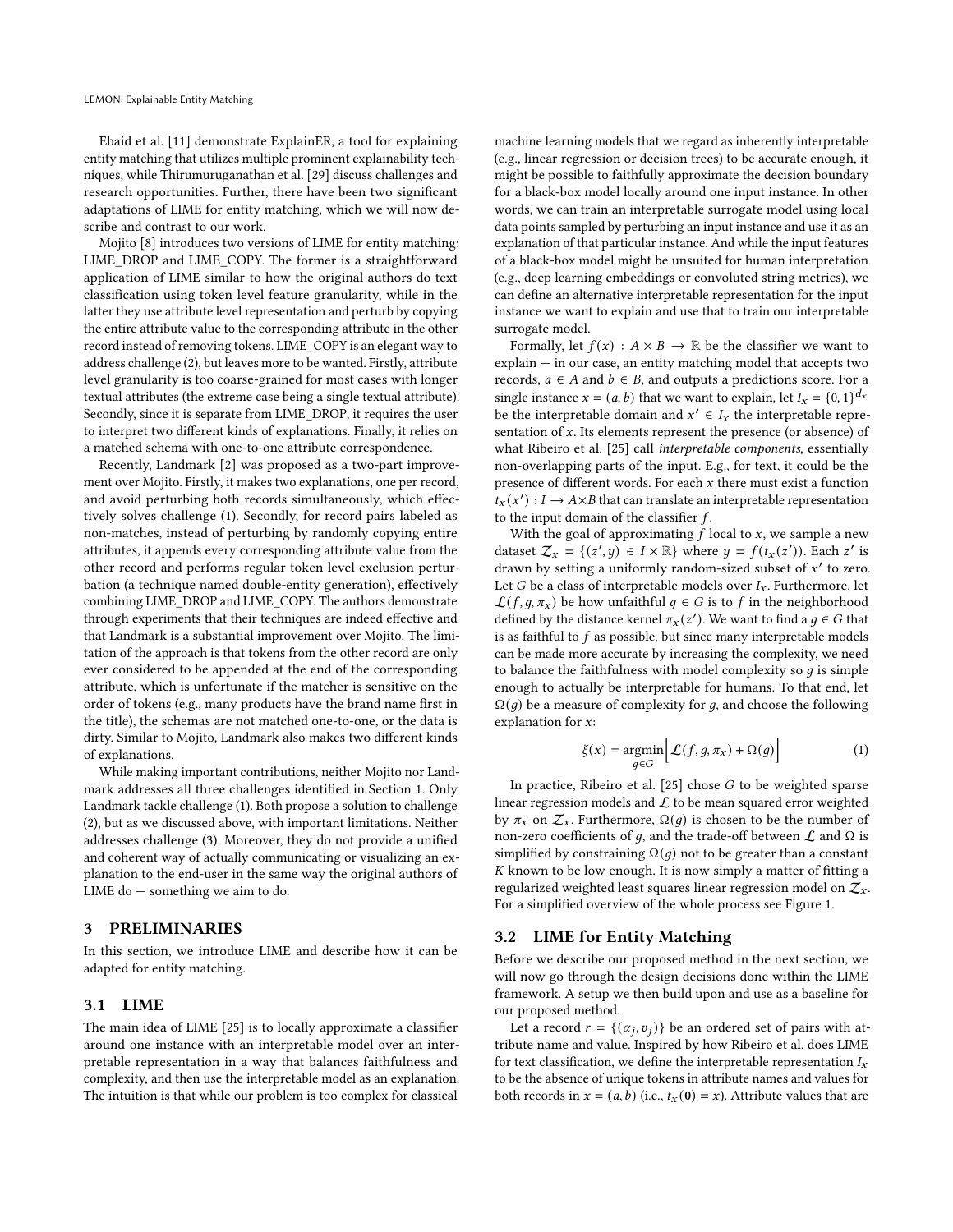<span id="page-3-0"></span>

Figure 1: Illustration of LIME [\[25\]](#page-12-10) for a binary classification problem.

not strings are treated as single tokens, and their absence is their null/zero value. We sample  $\bar{Z}_x$  by setting random subsets of  $x'$  to one, where the size of the subsets are sampled uniformly from the interval  $[0, D_{\text{max}}]$ , and we use the neighborhood distance kernel

$$
\pi_X(z') = \exp(-2\frac{D(x', z')}{D_{\text{max}}})
$$
\n(2)

where  $D$  is the Hamming distance. While the original authors simply used  $D_{\text{max}} = d_x$  for text classification, we empirically find this neighborhood too large due to entity matching generally being more sensitive to single tokens compared to standard text classification. This could, of course, be accounted for by narrowing  $\pi_x$ , but it is more sample efficient to also reduce the neighborhood we are sampling from. We use  $D_{\text{max}} = max(5, \lfloor \frac{d_x}{5} \rfloor)$ , and let the number of samples  $|\mathcal{Z}_x|$  be  $\text{clamp}(30d_x, 500, 3000)$ . From our experience, none of these parameters are especially sensitive.

Finally, we let  $G$  be weighted regression models without intercept. The loss then being

$$
\mathcal{L}(f,g,\pi_x) = \sum_{(z',y)\in\mathcal{Z}_x} \pi_x(z')(y - g(z'))^2 \tag{3}
$$

 $\xi(x)$  is found using weighted least squares and forward selection (choosing  $K$  coefficients).

# 4 METHOD

We now describe how we address the three challenges described in Section [1](#page-0-3) with three distinct, but coherent, techniques that together form our proposed method: Local explanations for Entities that Match Or Not (LEMON). As discussed earlier, we use LIME as the basis for our method, but the proposed ideas have wider applicability. The three following subsections respectively address and propose a solution to the three challenges (1) cross-record interaction effects, (2) non-match explanations, and (3) variation in sensitivity.

# 4.1 Dual Explanations

One shortcoming of LIME, when applied directly to entity matching, is that it does not take into account the inherent duality of the matching. No distinction is made between the two input records.

This is problematic because our surrogate linear regression model assumes independent features, but perturbations across two input records will almost per definition have strong interaction effects. In essence, the surrogate model  $q$  cannot sufficiently capture the behaviour of our matcher  $f$  even for small neighborhoods, which severely hurts the approximation accuracy.

The proposed solution is relatively straightforward but still effective. Equivalently to Baraldi et al. [\[2\]](#page-11-2), we make two explanations, one for each record. For each explanation, we let  $I_x$  represent only the absence of tokens in one record. In effect, we approximate attributions from only one record at a time while keeping the other constant. That way, we avoid the strong interaction effects across them. Intuitively, we explain why record  $a$  matches  $b$  or not and why record  $b$  matches  $a$  or not, separately. The two explanations can still be presented together as one joint explanation to the user.

## <span id="page-3-1"></span>4.2 Attribution Potential

Attribution methods such as the LIME implementation described above tell us which part of the input is the most influential. This is usually achieved using some kind of exclusion analysis where one looks at the difference between the absence and presence of input features [e.g., [20,](#page-12-18) [25,](#page-12-10) [28\]](#page-12-19). While that might be an effective approach for many machine learning problems, it is inherently unsuited for entity matching. The issue lies in explaining non-matches. Record pairs that a matcher classifies as a match can be explained subtractively because removing or zeroing out essential parts of the records will result in lower matching scores from most well-behaved matchers. But for record pairs where the matcher is convinced they do not match and provide a near-zero match score, it is unlikely that removal or zeroing out any part of the records will make a significant difference on the match score. Seemingly, nothing influences the match score, thereby providing no useful signal of the contribution from different features. Notice that standard gradient-based methods are not able to escape this problem because  $f$  will, in these cases, be in a flat area and the gradients be rather uninformative. Intuitively, we can not explain why two records do not match by what they contain. A natural solution to this problem is instead to explain by what they do not contain.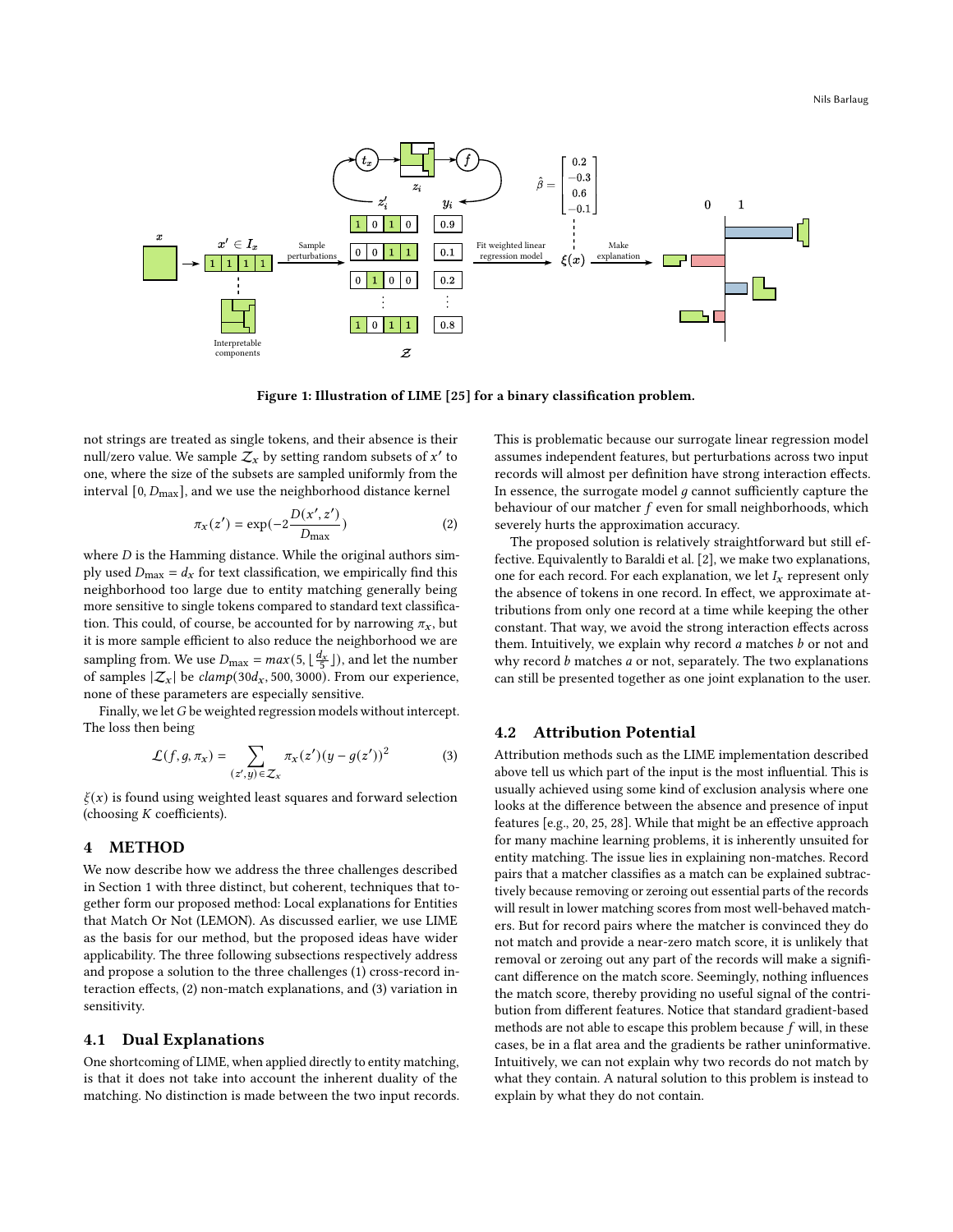Interpretable Representation. Let the interpretable representation  $I_x = \{P, A, M\}^{d_x}$  be categorical instead of binary, where the values represent whether the corresponding token is Present, Absent, or Matched. Unsurprisingly,  $z_i' = A$  means  $t_x(z')$  will exclude token *i* and if  $z'_i = P$  it will be kept – much like before. On the other hand, if  $z_i' = M$ , we will copy and inject the token in the other record where it maximizes the match score  $f(t_x(z'))$ . For now, let us assume we have an accurate and efficient implementation of  $t_x(z')$ .

For the linear surrogate model, we dummy code  $I_x$ , using  $P$  as reference value. When we do forward selection, we select both dummy variables representing a categorical variable at once, so that we either pick the entire categorical variable or not. We will then have two estimated coefficients,  $\hat{\beta}_i^A$  and  $\hat{\beta}_i^M$  , for each of the  $K$ selected interpretable features. Finally, we define the attribution for token *i* to be  $w_i = -\hat{\beta}_i^A$ , and the attribution potential to be  $p_i = \hat{\beta}_i^M$ . Intuitively,  $w_i$  is the contribution of token *i*, and is the same as in LIME, while  $p_i$  can be interpreted as the maximum additional contribution token  $i$  could have had if the other record matched better. Note that it is important to model this new attribution potential through a categorical variable instead of simply adding another binary variable to  $I_x$ , because exclusion and injection perturbations of the same token strongly interact with each other and should be mutually exclusive.

Approximating  $t_x$ . In contrast to plain LIME as described in Section [3.2,](#page-2-0)  $t_x$  is now less straightforward to compute. The difficulty lies in where to inject tokens *i* for which  $z'_{i} = M$  to maximize  $f(t_x(z'_i))$ . Since our method is model-agnostic, the best we can do is try all possible injections. That would, of course, be computationally prohibitive, both because of the high number of possible injection targets but also because of the exponential growth of combinations when multiple tokens should be injected. Instead, we can approximate it by sampling  $L$  combinations of injection targets and picking the one that give the highest match score.

The possible injection targets for a token in an attribute value are anywhere in the string attributes of the other record (but without splitting tokens in the target attribute value). If the token is a nonstring value, it can also overwrite attribute values of the same type — e.g., a number attribute can replace a number attribute in the other record. Tokens from attribute names can only be injected to attribute names. When we sample injection targets, we first pick a target attribute uniformly at random and then a random position within that attribute. In addition, we employ a heuristic to incorporate information about matched schemas if available. In cases where the schemas are matched, we boost the probability of choosing the corresponding attribute as the target to 50%. This makes efficient use of prior knowledge about the schemas while still preserving the robustness to dirty data. To pick the sample size  $L$ , we first sum the possible injection targets per token to be injected. We cap the number of targets to three per attribute and ten in total and then let  $L$  be the maximum of all tokens to be injected.

Neighborhood sampling. We sample the neighborhood  $\mathcal{Z}_x$ much like before. Now,  $x'$  will be a vector of only P, and we let  $z'_i = A$  instead of 1 for random subsets. But we additionally set random subsets of elements to  $M$ . The subset size is chosen uniformly

at random from  $[0, \max(3, \lfloor d_x/3 \rfloor)]$ , except with a 50% chance of picking 0. The reason we sample  $M$  less than  $A$  is that injections tend to have more dramatic effects on the match score than exclusions, and so we consider them to be larger perturbations and want to avoid drowning the exclusion effects.

# <span id="page-4-0"></span>4.3 Counterfactual Granularity

Depending on the dataset and matcher, influencing the match score significantly can sometimes require perturbating large parts of the input records. This is especially true for datasets where records contain many high-quality pieces of information because it provides the matcher with multiple redundant strong signals about whether they match or not. An example is the iTunes-Amazon dataset, where attributes such as song name, artist name, album name, and more might all agree or disagree at the same time. The problem is that we want to pick out  $K$  important features for the user to focus on, but in such cases, no single token is likely to be significantly important. While we could use attribute-level features, that would be unnecessarily course-grained for many cases. Instead, we propose an adaptive strategy where we automatically choose an appropriate explanation granularity. The idea is to exponentially decrease the granularity of the interpretable features until the attributions and attribution potentials are large enough in magnitude to explain the decision boundary.

Let  $e_x = \{(w_i, p_i)\}_{i \in E}$  be the *K* pairs of attributions and attribution potentials for an explanation  $\xi(x)$ , where E is the K interpretable features chosen to be used in the regularized linear surrogate model. Further, let  $\widehat{inc}_i = \max(-w_i, p_i)$  and  $\widehat{dec}_i = w_i$ . In other words, this is how much perturbation of token  $i$  could increase or decrease the match score according to  $w_i$  and  $p_i$  if you removed the token or injected the token in the other record. Then, to represent greedy actions to increase the match score, let INC be a vector of the elements in  $E$  with positive  $\overline{inc_i}$  and sorted by  $\overline{inc_i}$ in descending order, and similarly for DEC. We define the predicted counterfactual strength of  $k$  steps to be

$$
\widehat{CFS}_x^k = \begin{cases} p - \left[f(x) - \sum_{s=k}^{s=k} DEC_s\right], & f(x) > p \\ \left[f(x) + \sum_{s=1}^{s=k} INC_s\right] - p, & f(x) \le p \end{cases} \tag{4}
$$

Intuitively, this is to what degree one would assume to surpass the classification threshold  $p$  if one performs  $k$  greedy actions to change the matcher prediction. Note that most matchers, as well as those in our experiments, have a classification threshold  $p$ of 0.5 [\[16,](#page-12-1) [18\]](#page-12-2). Then let the greedy counterfactual strategy  $k_a$  be the smallest number of steps predicted to be necessary to get a counterfactual strength of at least  $\epsilon$ :

$$
k_g = \begin{cases} \min\{k : \widehat{CFS}_x^k \ge \epsilon\}, & \text{if such } k \text{ exists} \\ |DEC|, & \text{otherwise if } f(x) > p \\ |INC|, & \text{otherwise if } f(x) \le p \end{cases}
$$
(5)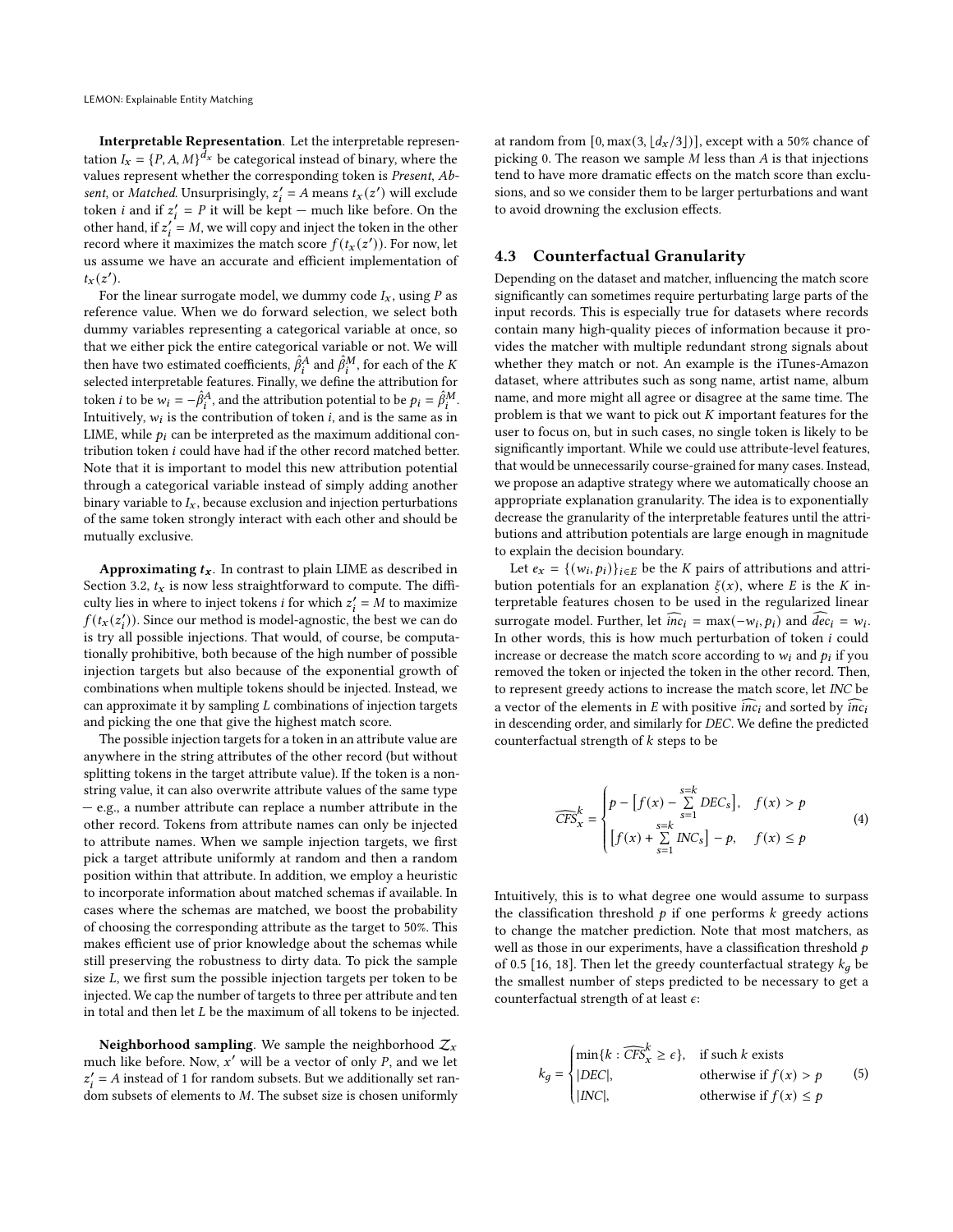Finally, we define the predicted counterfactual strength of the explanation  $\xi(x)$  to simply be  $\widehat{CFS}_x = \widehat{CFS}_x^{k_g}$ , and the actual counterfactual strength to be:

$$
CFS_x = \begin{cases} p - \left[ f(x) - f(t_x(x'_g)) \right], & f(x) > p \\ \left[ f(x) + f(t_x(x'_g)) \right] - p, & f(x) \le p \end{cases}
$$
 (6)

where  $x'_g$  is the perturbation of the interpretable representation  $x'$ corresponding to the greedy counterfactual strategy.

When an explanation's interpretable features represent (up to)  $n$ consecutive tokens, we say that explanation has a granularity of  $n$ tokens. To find our desired granularity, we start with a granularity of one token and then double until we find a granularity that satisfies  $\widehat{CFS}_x \geq \epsilon \wedge \widehat{CFS}_x \geq \epsilon$  or no courser granularity is possible (i.e., all features are whole attributes). When no granularity satisfies the requirement, we pick the granularity with the highest harmonic mean between  $\widehat{CFS}_x$  and  $CFS_x$ , which will favor them to be large and similar.

We call the resulting approach for picking granularity counterfactual granularity. It will try to find explanations that explain the decision boundary while balancing maximal granularity and faithfulness. Note that the granularity is chosen independently for each of the two dual explanations.

#### 4.4 Summary

All three extensions introduced above fit together in our proposed method. Finally, we choose  $K$  to be 5 and  $\epsilon$  to be 0.1 for all examples. Figure [2](#page-6-0) provides a simplified overview of the steps that make up LEMON. It is a model-agnostic and schema-flexible method without any hyperparameters that need tuning. One challenge compared to LIME is that it is more computationally demanding. The main reason is the increased number of matcher predictions made to estimate the attribution potential and finding the right granularity. However, it is still possible to generate an explanation within a few seconds in most cases.

One key advantage of LEMON over previous work is that it provides one type of explanation for all record pairs, whether it is match or non-match, with a clear and easy way to interpret and visualize. The attributions  $w_i$  are equivalent to those in LIME and can be interpreted the same way. Its interpretation is to what degree interpretable feature  $i$  (some part of a record) contributes to the match score. If the corresponding part of the record is removed, we expect the match score to decrease by approximately  $w_i$ . For the same interpretable feature  $i$ , the interpretation of the attribution potential  $p_i$  is how much higher the attribution  $w_i$  could be if the other record matched the feature better.

While the explanation can be visualized in many ways, we propose a straightforward extension of the visualization proposed by the original LIME authors. Figure [3](#page-6-1) show an example. In addition to plotting a colored bar for each  $w_i$ , we also plot gray bars from  $w_i$  to  $w_i + p_i$ , outlining feature *i*'s potential attribution.

# 5 EXPERIMENTAL SETUP

## 5.1 Datasets

All experiments are carried out on the 13 public datasets used in the evaluation of DeepMatcher [\[22\]](#page-12-3) — originally from Köpcke et al.

<span id="page-5-0"></span>

| Table 2: The public DeepMatcher [22] benchmark dataset       |  |  |
|--------------------------------------------------------------|--|--|
| and $F_1$ score for the Magellan and Bert-Mini matchers used |  |  |
| in the experiments.                                          |  |  |

| Type       | Name           | #Cand.  | #Matches | Matcher $F_1$ |      |  |
|------------|----------------|---------|----------|---------------|------|--|
|            |                |         |          | МG            | BМ   |  |
|            | Amazon-Google  | 11 460  | 1 1 6 7  | 0.52          | 0.67 |  |
|            | Beer           | 450     | 68       | 0.85          | 0.76 |  |
|            | DBLP-ACM       | 12 363  | 2 2 2 0  | 0.99          | 0.98 |  |
| Structured | DBLP-Scholar   | 28 707  | 5 347    | 0.94          | 0.93 |  |
|            | Fodors-Zagats  | 946     | 110      | 1.00          | 0.95 |  |
|            | iTunes-Amazon  | 539     | 132      | 0.90          | 0.93 |  |
|            | Walmart-Amazon | 10 242  | 962      | 0.66          | 0.80 |  |
|            | DBLP-ACM       | 12 636  | 2 2 2 0  | 0.91          | 0.97 |  |
|            | DBLP-Scholar   | 28 707  | 5 3 4 7  | 0.83          | 0.94 |  |
| Dirty      | iTunes-Amazon  | 539     | 132      | 0.53          | 0.90 |  |
|            | Walmart-Amazon | 10 242  | 962      | 0.41          | 0.79 |  |
|            | Abt-Buy        | 9575    | 1 0 2 8  | 0.51          | 0.81 |  |
| Textual    | Company        | 112 632 | 28 200   | 0.57          | 0.90 |  |

[\[17\]](#page-12-22) and Das et al. [\[6\]](#page-12-23). Table [2](#page-5-0) lists them together with their number of candidates and number of matches. The datasets are divided into three types: structured, dirty, and textual. Structured datasets have nicely separated attributes, dirty datasets are created from their structured counterpart by randomly injecting other attributes into the title attribute [\[22\]](#page-12-3), and textual datasets generally consist of long textual attributes containing multiple pieces of information. For the company dataset, we truncate each record to max 256 spaceseparated words.

# 5.2 Matchers

To show that our proposed method is versatile and model-agnostic, we perform our experiments for each dataset on both a matcher that uses classical machine learning with string metrics as features and on a deep learning based matcher. See Table [2](#page-5-0) for their  $F_1$  score on the benchmark datasets.

Magellan. For the classical approach, we train a Magellan [\[16\]](#page-12-1) random forest matcher. We use the automatically suggested similarity features and the default random forest settings provided by the library. Furthermore, we do no downsampling and train on the entire training dataset.

Bert-Mini. For the deep learning approach, we train a baseline Ditto [\[18\]](#page-12-2) matcher using Bert-Mini [\[30\]](#page-12-24). While not quite achieving state-of-the-art accuracy, Bert-Mini provides a decent accuracy vs. cost trade-off while maintaining the main characteristics of state-ofthe-art deep learning matchers and still significantly outperforming the classical matcher on dirty and textual data. We use batch size 32, linearly decreasing learning rate from <sup>3</sup> · <sup>10</sup>−<sup>5</sup> with 50 warmup steps, 16-bit precision optimization, and 1, 3, 5, 10, or 20 epochs depending on the dataset size. The final model is the one from the epoch with the highest F1 score on the validation dataset.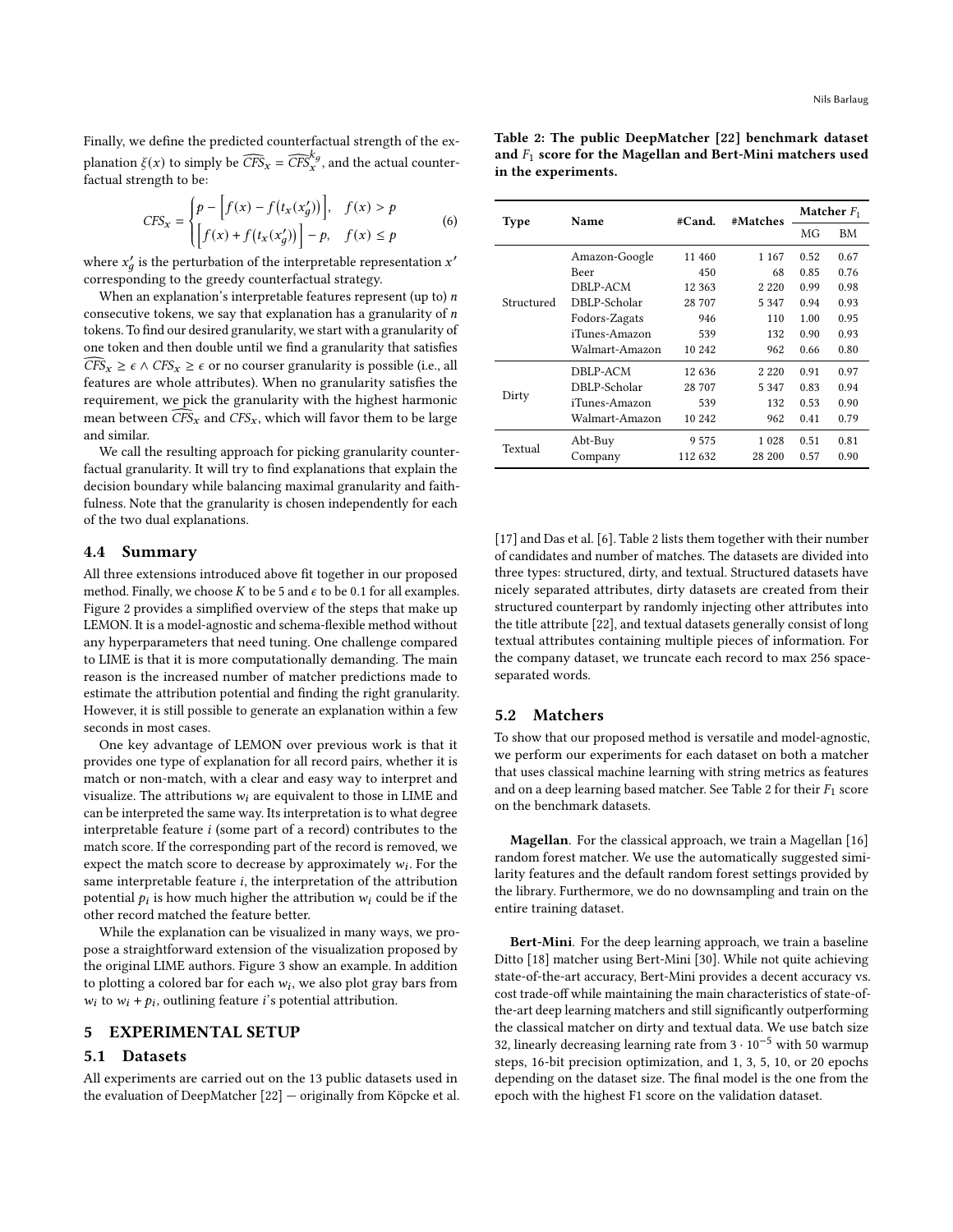LEMON: Explainable Entity Matching

<span id="page-6-0"></span>

Figure 2: Illustration of how LEMON generates an explanation for a record pair  $x = (a, b)$ .

Prediction: Not match (4%)

<span id="page-6-1"></span>

| title    | belkin shield micra for ipod touch tint | title    | belkin ipod touch shield micra tint-royal purple |
|----------|-----------------------------------------|----------|--------------------------------------------------|
| category | mp3 accessories                         | category | cases                                            |
| brand    | belkin                                  | brand    | belkin                                           |
| modelno  | f8z646ttc01                             | modelno  | f8z646ttc02                                      |
| price    | 47.88                                   | price    | 12.49                                            |



Figure 3: Example of how a LEMON explanation can be visualized and what we show users in our user study. This particular explanation is for the prediction of the Bert-Mini matcher used in our experiments on the record pair from Table [1.](#page-0-1)

# 5.3 Baselines

We now introduce the baselines we use for comparison. For a fair comparison, we adopt dual explanations for all of them.

LIME. Since our work can be seen as a continuation of LIME [\[25\]](#page-12-10), it is a natural baseline. We use LIME as described in Section [3.2.](#page-2-0)

SHAP. Another popular approach for producing input attributions is SHAP [\[20\]](#page-12-18). It is based on the game-theoretic Shapley values [\[19,](#page-12-25) [27\]](#page-12-26) and provides several methods for different types of models. For a fair comparison, we use their model-agnostic method,

Kernel SHAP, which can be interpreted as using LIME to approximate Shapley values. Note that Kernel SHAP does not limit  $K$  and set  $\Omega(q) = 0$ . We use default settings from the SHAP library.

Integrated gradients. Our proposed method is a perturbationbased attribution method. To compare against a gradient-based method, we use integrated gradients [\[28\]](#page-12-19) as a baseline. This method is not truly model-agnostic as it requires gradients, so we can only apply it to our deep learning matcher.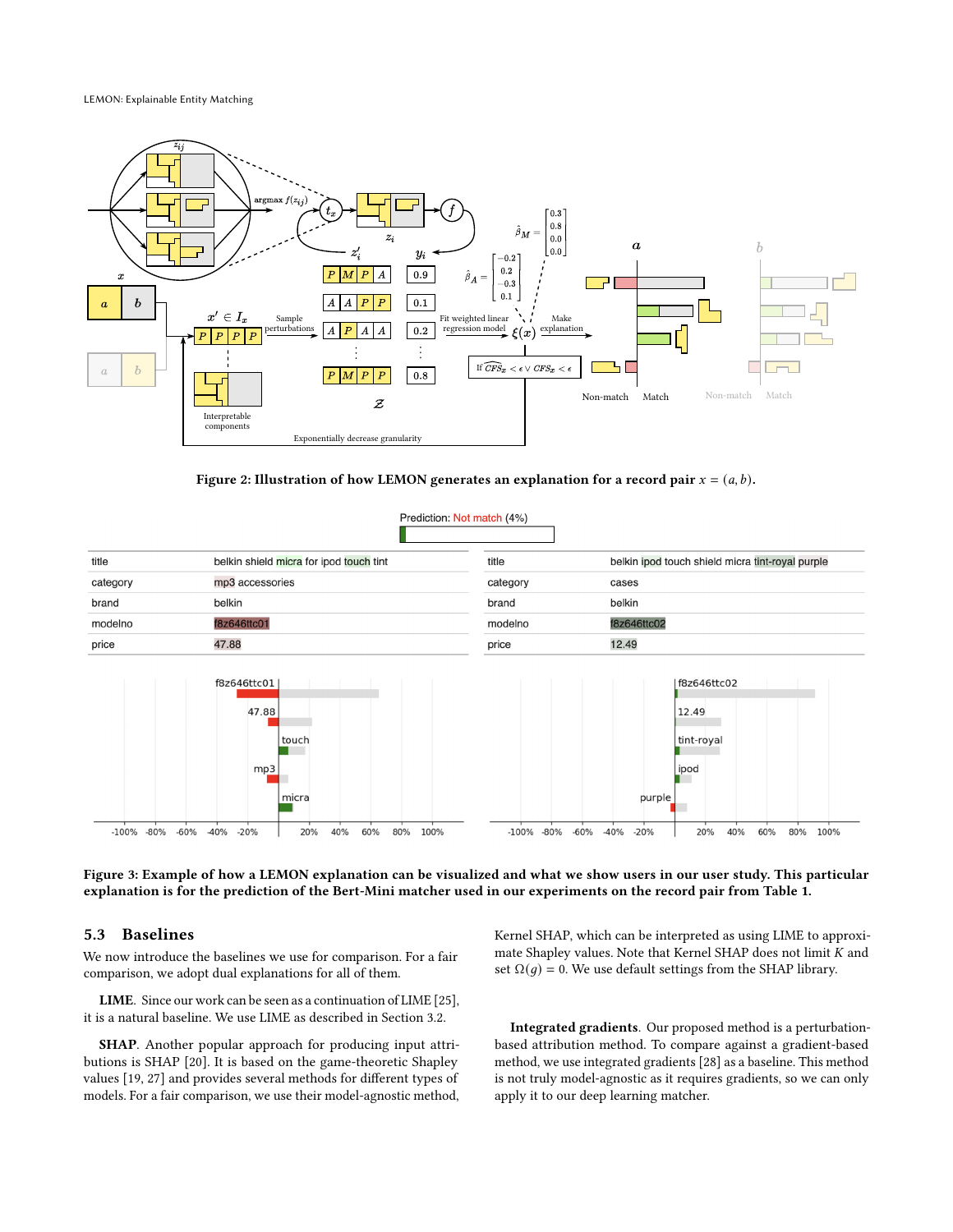Integrated gradients explain input  $x$  in reference to some baseline input  $x^*$  (some neutral input that gives a score close to zero). Let x be the embedding vector of a record pair. As the original authors suggest for textual input, we let  $x^*$  be the zero embedding. The attribution for the *i*th element of  $x$  is then defined to be

$$
IG_i(x_i) = (x_i - x_i^*) \times \int_{\alpha=0}^1 \frac{\partial f(x^* + \alpha \times (x - x^*))}{\partial x_i} d\alpha \qquad (7)
$$

The integral is approximated by averaging the gradient of evenly spaced points from  $x^*$  to x. We use 50 points in our experiments. The raw attributions are for single elements of the embedded input, by no means interpretable for humans, so it is common to sum them for each embedding. To get attributions on the same representation level as our method, we combine attributions of Bert subword embeddings into whole words.

## 6 EXPERIMENTS

We will now go through several experiments to evaluate LEMON and compare it to other methods. When we evaluate post-hoc explainability it is important to remember that we do not wish to measure the performance of the matchers but rather what the explainability method can tell us about the matchers. Explanations should not be judged disconnected from the matcher on whether they provide the same rationale as users but to what degree they reflect the actual (correct or wrong) behavior of the matchers and to what degree they are effective at communicating this to users.

# <span id="page-7-0"></span>6.1 Counterfactual Interpretation

Explanations can sometimes provide enough information to the user to understand how the prediction could be different. Baraldi et al. [\[2\]](#page-11-2) call this the "interest" of an explanation. We argue similarly that a useful explanation should implicitly reveal to the user some changes to the records that would flip the prediction outcome. But we further argue that we should help the user understand a minimal number of such changes necessary since that would mean the user has a greater understanding of where the decision boundary is.

To that end, we simulate users being shown an explanation for a record pair and then being asked what they think would be some minimal changes to the records that would flip the matcher's prediction. The simulated users will greedily try to make the smallest number of perturbations necessary according to the explanation, as described in Section [4.3.](#page-4-0) Of the two dual explanations, they pick the explanation with the lowest  $k_q$  if  $\widehat{CFS}_x \geq \epsilon$  or the one with the highest  $\widehat{CFS}_x$  otherwise. We extend the same greedy strategy to Landmark explanations but with their corresponding perturbations. Let the counterfactual recall of an attribution method be the fraction of explanations where at least one of the two dual explanations indicate how the matching prediction could be flipped ( $\widehat{CFS}_x \geq \epsilon$ ), and the counterfactual precision be the fraction of those where the greedy counterfactual strategy is actually successful ( $CFS<sub>x</sub> > 0$ ). To unify them into a single metric, we report the counterfactual  $F_1$ score. We produce 500 explanations for both predicted matches and non-matches (or all when there are less than 500 available) for each explanation method per dataset. Table [3](#page-8-0) shows the counterfactual  $F_1$  for the different explainability methods, matchers, and datasets.

We observe that LEMON performs the best overall, with the highest or close to the highest  $F_1$  score for most cases. It significantly outperforms all three baselines, where non-matches, as expected, have the starkest difference. Since all the baselines are fundamentally analyzing the prediction by observing what happens when features are removed, they suffer from the same issue of explaining non-matches as discussed in Section [4.2.](#page-3-1) Importantly, the low performance of all the baselines backs up the claim that standard local post hoc attribution methods do not work satisfactorily out of the box for entity matching. Our proposed method generally outperforms Landmark, with the exception of three datasets for the Magellan matcher on non-matches. We note that LEMON has the biggest advantage over Landmark on datasets that typically would require more substantial perturbations to flip the prediction, such as DBLP-GoogleScholar and Company.

# 6.2 Explanation Faithfulness

It is desirable that explanations are faithful to the matcher. All useful explanations provide some simplified view of a matcher's behavior, but we still want them to be indicative of how the matcher actually operates without being unnecessarily misleading. Inspired by Ribeiro et al. [\[25\]](#page-12-10), we make perturbations to a record pair and compare the resulting match score with what we would expect from the attributions and attribution potentials. Specifically, if we remove feature  $i$ , we expect the match score to decrease with  $w_i$ (remember that  $w_i$  can be negative), and if we inject feature  $i$  into the other record, we expect the match score to increase with  $p_i$ . The same applies for Landmark, but appending instead of injecting features. Since the baselines do not estimate attribution potentials, we ignore that perturbation for them. We perform 1, 2, and 3 random perturbations among the interpretable features for both dual explanations. We repeat for 500 explanations of matches and non-matches for each matcher and dataset (or all when there are less than 500 available). Let  $\delta_l$  be the set of expected match score increases and decreases for experiment  $l$  out of  $L$ , and  $z_l$  be the perturbed version of the original input  $x_l$ . Let the mean absolute error be

$$
MAE = \frac{1}{L} \sum_{l} \left| f(z) - \left[ f(x) + \sum_{c \in \delta_l} c \right] \right| \tag{8}
$$

This error measure alone will favor conservative explanation methods that make small and insignificant claims, and punish methods like Landmark and LEMON that provide higher impact explanations because of the inject/append features. Therefore, define the perturbation error to be the mean absolute error by dividing by the average magnitude of the predicted change:

$$
PE = \frac{MAE}{\frac{1}{L} \sum_{l} \sum_{c \in \delta_l} |c|} \tag{9}
$$

Table [4](#page-9-0) shows the perturbation error for all methods. No method achieves truly low error levels, which is expected given the simplified assumption of independent additative attributions. However, we observe that LEMON overall is the method with the smallest errors, with LIME being very similar. Further, we see Landmark sometimes gets extremely high perturbation error, especially for Magellan on the dirty datasets. Upon closer inspection, we think this stems from a combination of sampling a too large neighborhood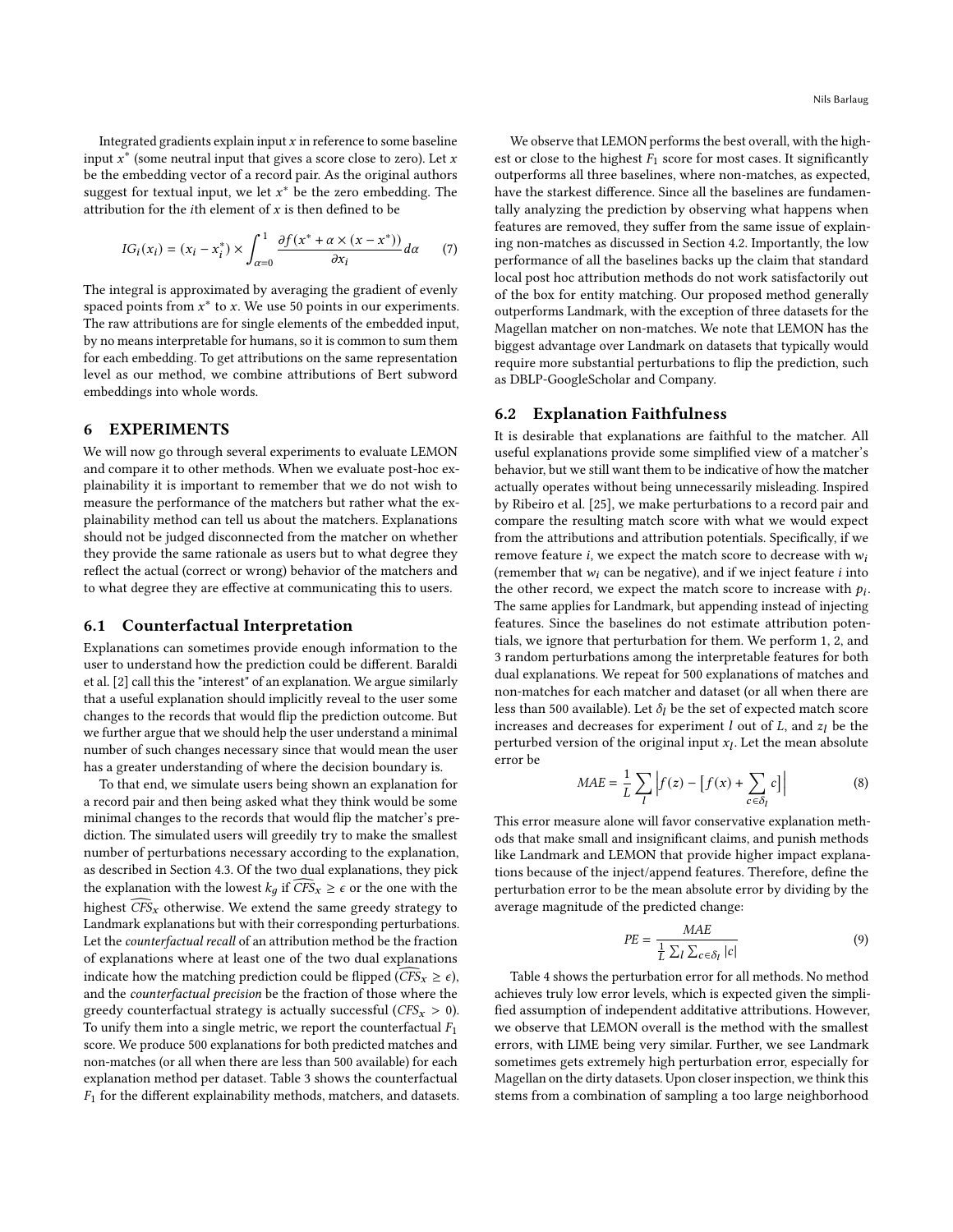<span id="page-8-0"></span>Table 3: Counterfactual  $F_1$  score for all the evaluated explainability methods across all datasets and the two matchers.

|           |             |                    | Dataset    |              |      |      |      |      |           |       |      |      |           |                        |              |      |
|-----------|-------------|--------------------|------------|--------------|------|------|------|------|-----------|-------|------|------|-----------|------------------------|--------------|------|
| Model     | <b>Type</b> | Method             | Structured |              |      |      |      |      |           | Dirty |      |      |           |                        | Textual      |      |
|           |             |                    | AG         | $\, {\bf B}$ | DA   | DG   | FZ   | IA   | <b>WA</b> | DA    | DG   | IA   | <b>WA</b> | $\mathbf{A}\mathbf{B}$ | $\mathsf{C}$ | Mean |
|           |             | <b>LIME</b>        | 0.96       | 0.83         | 1.00 | 0.87 | 0.77 | 0.98 | 0.82      | 0.50  | 0.79 | 0.90 | 0.86      | 0.95                   | 0.47         | 0.82 |
|           |             | <b>SHAP</b>        | 0.95       | 1.00         | 1.00 | 1.00 | 0.95 | 1.00 | 0.83      | 0.65  | 0.96 | 0.68 | 0.81      | 0.98                   | 0.68         | 0.88 |
|           |             | SHAP (w/ CFG)      | 1.00       | 1.00         | 1.00 | 1.00 | 1.00 | 1.00 | 0.98      | 0.99  | 1.00 | 0.91 | 0.99      | 0.99                   | 0.87         | 0.98 |
|           | Match       | Landmark           | 0.92       | 0.89         | 1.00 | 0.96 | 0.73 | 0.87 | 0.95      | 0.75  | 0.74 | 0.88 | 0.90      | 0.95                   | 0.28         | 0.83 |
|           |             | LEMON (w/o DE)     | 0.98       | 0.91         | 1.00 | 0.97 | 0.95 | 1.00 | 0.96      | 0.83  | 0.93 | 0.93 | 0.95      | 0.98                   | 0.49         | 0.91 |
|           |             | LEMON (w/o AP)     | 1.00       | 1.00         | 1.00 | 1.00 | 1.00 | 1.00 | 1.00      | 1.00  | 1.00 | 1.00 | 0.99      | 0.98                   | 0.83         | 0.98 |
|           |             | LEMON (w/o CFG)    | 0.96       | 0.89         | 1.00 | 0.88 | 0.91 | 0.98 | 0.81      | 0.52  | 0.81 | 0.85 | 0.83      | 0.92                   | 0.41         | 0.83 |
| Magellan  |             | <b>LEMON</b>       | 1.00       | 1.00         | 1.00 | 1.00 | 1.00 | 1.00 | 1.00      | 1.00  | 1.00 | 1.00 | 0.98      | 0.99                   | 0.80         | 0.98 |
|           |             | <b>LIME</b>        | 0.02       | 0.11         | 0.02 | 0.01 | 0.02 | 0.14 | 0.03      | 0.09  | 0.10 | 0.17 | 0.10      | 0.13                   | 0.11         | 0.08 |
|           |             | <b>SHAP</b>        | 0.00       | 0.03         | 0.00 | 0.01 | 0.00 | 0.05 | 0.02      | 0.07  | 0.06 | 0.10 | 0.12      | 0.06                   | 0.13         | 0.05 |
|           |             | SHAP (w/ CFG)      | 0.02       | 0.22         | 0.01 | 0.02 | 0.00 | 0.05 | 0.02      | 0.09  | 0.09 | 0.23 | 0.21      | 0.08                   | 1.00         | 0.16 |
|           | Non-match   | Landmark           | 0.14       | 0.84         | 0.14 | 0.20 | 0.23 | 0.21 | 0.93      | 0.04  | 0.43 | 0.39 | 0.03      | 0.79                   | 0.09         | 0.34 |
|           |             | LEMON (w/o DE)     | 0.59       | 0.78         | 0.06 | 0.37 | 0.65 | 0.64 | 0.82      | 0.64  | 0.69 | 0.87 | 0.82      | 0.88                   | 0.96         | 0.68 |
|           |             | LEMON (w/o AP)     | 0.04       | 0.42         | 0.02 | 0.03 | 0.02 | 0.14 | 0.05      | 0.17  | 0.21 | 0.26 | 0.36      | 0.17                   | 0.68         | 0.20 |
|           |             | LEMON (w/o CFG)    | 0.40       | 0.46         | 0.08 | 0.13 | 0.03 | 0.24 | 0.73      | 0.23  | 0.49 | 0.69 | 0.63      | 0.78                   | 0.13         | 0.38 |
|           |             | <b>LEMON</b>       | 0.71       | 0.50         | 0.12 | 0.54 | 0.98 | 0.77 | 0.76      | 0.75  | 0.78 | 0.87 | 0.87      | 0.87                   | 0.96         | 0.73 |
|           |             | <b>LIME</b>        | 0.95       | 0.65         | 0.97 | 0.85 | 0.93 | 0.65 | 0.81      | 0.97  | 0.69 | 0.62 | 0.80      | 0.78                   | 0.18         | 0.76 |
|           |             | <b>SHAP</b>        | 0.90       | 0.81         | 0.79 | 0.65 | 0.91 | 0.69 | 0.71      | 0.79  | 0.62 | 0.63 | 0.75      | 0.77                   | 0.25         | 0.71 |
|           |             | SHAP (w/ CFG)      | 0.95       | 0.96         | 0.92 | 0.98 | 0.86 | 0.89 | 0.97      | 0.98  | 0.99 | 1.00 | 0.99      | 1.00                   | 0.39         | 0.91 |
|           |             | IG                 | 0.90       | 0.43         | 0.71 | 0.83 | 0.50 | 0.70 | 0.67      | 0.69  | 0.89 | 0.81 | 0.68      | 0.79                   | 0.33         | 0.69 |
|           | Match       | IG $(w / CFG)$     | 0.88       | 0.52         | 0.66 | 0.94 | 0.68 | 0.70 | 0.77      | 0.86  | 0.95 | 0.94 | 0.87      | 0.93                   | 0.28         | 0.77 |
|           |             | Landmark           | 0.98       | 0.93         | 1.00 | 0.94 | 0.86 | 0.94 | 0.84      | 0.99  | 0.83 | 0.90 | 0.88      | 0.83                   | 0.08         | 0.85 |
|           |             | LEMON (w/o DE)     | 0.99       | 0.69         | 1.00 | 0.97 | 0.98 | 0.88 | 0.83      | 1.00  | 0.94 | 0.89 | 0.84      | 0.86                   | 0.25         | 0.85 |
|           |             | LEMON ( $w/o AP$ ) | 1.00       | 1.00         | 1.00 | 1.00 | 1.00 | 0.94 | 0.99      | 1.00  | 1.00 | 1.00 | 1.00      | 0.98                   | 0.39         | 0.95 |
|           |             | LEMON (w/o CFG)    | 0.95       | 0.65         | 0.98 | 0.86 | 0.98 | 0.58 | 0.81      | 0.99  | 0.70 | 0.59 | 0.81      | 0.79                   | 0.15         | 0.76 |
| Bert-Mini |             | <b>LEMON</b>       | 1.00       | 1.00         | 1.00 | 1.00 | 1.00 | 0.94 | 0.98      | 1.00  | 0.99 | 1.00 | 1.00      | 0.97                   | 0.37         | 0.94 |
|           |             | <b>LIME</b>        | 0.13       | 0.06         | 0.01 | 0.04 | 0.04 | 0.13 | 0.08      | 0.02  | 0.04 | 0.23 | 0.07      | 0.05                   | 0.03         | 0.07 |
|           |             | <b>SHAP</b>        | 0.14       | 0.16         | 0.01 | 0.04 | 0.01 | 0.29 | 0.08      | 0.02  | 0.05 | 0.33 | 0.14      | 0.15                   | 0.18         | 0.12 |
|           |             | SHAP (w/ CFG)      | 0.14       | 0.26         | 0.02 | 0.04 | 0.01 | 0.34 | 0.11      | 0.02  | 0.05 | 0.49 | 0.17      | 0.37                   | 0.26         | 0.18 |
|           |             | IG                 | 0.07       | 0.00         | 0.00 | 0.03 | 0.01 | 0.00 | 0.02      | 0.01  | 0.01 | 0.00 | 0.03      | 0.07                   | 0.02         | 0.02 |
|           | Non-match   | IG $(w / CFG)$     | 0.08       | 0.03         | 0.00 | 0.04 | 0.01 | 0.00 | 0.03      | 0.02  | 0.02 | 0.02 | 0.06      | 0.08                   | 0.03         | 0.03 |
|           |             | Landmark           | 0.40       | 0.70         | 0.05 | 0.17 | 0.50 | 0.63 | 0.64      | 0.07  | 0.35 | 0.50 | 0.74      | 0.67                   | 0.01         | 0.42 |
|           |             | LEMON (w/o DE)     | 0.75       | 0.93         | 0.55 | 0.68 | 0.86 | 0.91 | 0.93      | 0.74  | 0.78 | 0.88 | 0.97      | 0.93                   | 0.97         | 0.84 |
|           |             | LEMON $(w/o AP)$   | 0.18       | 0.08         | 0.03 | 0.08 | 0.05 | 0.67 | 0.14      | 0.04  | 0.09 | 0.56 | 0.16      | 0.23                   | 0.26         | 0.20 |
|           |             | LEMON (w/o CFG)    | 0.50       | 0.92         | 0.02 | 0.19 | 0.85 | 0.94 | 0.89      | 0.04  | 0.18 | 0.76 | 0.95      | 0.90                   | 0.96         | 0.62 |
|           |             | <b>LEMON</b>       | 0.81       | 0.94         | 0.65 | 0.68 | 0.86 | 0.97 | 0.90      | 0.50  | 0.79 | 0.87 | 0.95      | 0.98                   | 0.97         | 0.84 |

and the ineffectiveness of the double-entity generation strategy when the data does not follow the matched schemas (i.e., is dirty).

# 6.3 Ablation Study

Included in Table [3](#page-8-0) and Table [4](#page-9-0) is also an ablation study. We examine what effect it has when we remove each of the three main components of LEMON: 1) Dual Explanations. Instead of dual explanations, we produce one joint explanation for both records. We use  $K = 10$  for a fair comparison. 2) Attribution Potential. We use the interpretable representation of the LIME baseline and do not estimate any attribution potential. 3) Counterfactual Granularity. We fix the granularity to be one token. In addition, we examine the effect of adding counterfactual granularity to the baselines SHAP and integrated gradients (there is no trivial way to do the same for attribution potential).

LEMON performs better across the board for matches with dual explanations, but it is more varied for non-matches. This makes sense since the problematic interaction effects mainly occur when two records match and have a lot of similar content. Unsurprisingly, since its primary goal is to explain how records could match better, attribution potential only significantly improves non-match explanations. Nevertheless, the improvement for non-matches is dramatic, demonstrating how effective attribution potential is for explaining record pairs that do not match. Finally, we observe that the effectiveness of counterfactual granularity varies hugely from dataset to dataset. It makes the biggest difference on datasets where we consider the records to have multiple high-quality pieces of information — either in the form of several high-quality attributes or long textual attributes with multiple high-quality keywords.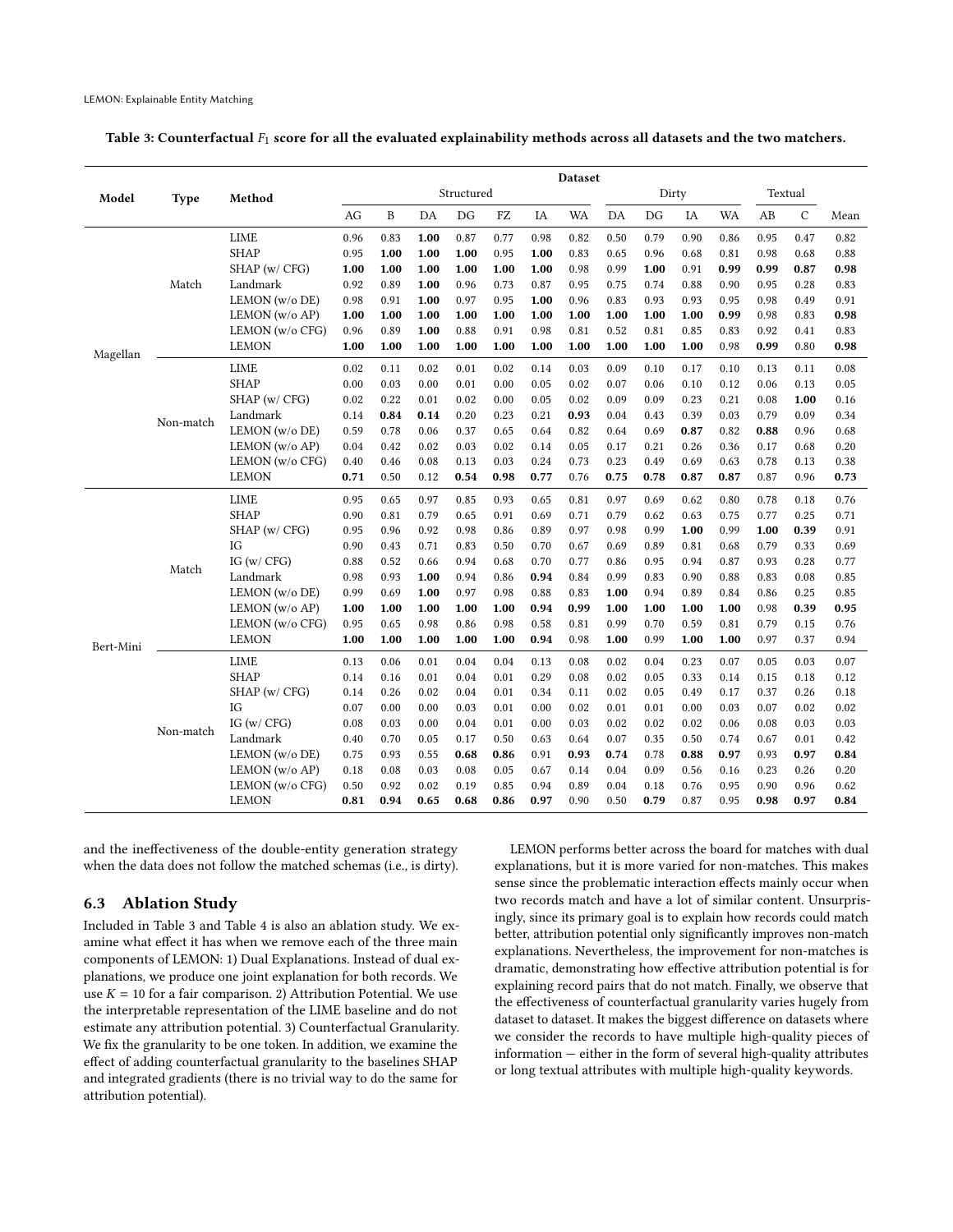<span id="page-9-0"></span>Table 4: Perturbation error PE for all the evaluated explainability methods across all datasets and the two matchers.

|           |           |                    | <b>Dataset</b> |      |      |      |      |      |      |      |       |      |           |         |             |      |
|-----------|-----------|--------------------|----------------|------|------|------|------|------|------|------|-------|------|-----------|---------|-------------|------|
| Model     | Type      | Method             | Structured     |      |      |      |      |      |      |      | Dirty |      |           | Textual |             |      |
|           |           |                    | AG             | B    | DA   | DG   | FZ   | IA   | WA   | DA   | DG    | IA   | <b>WA</b> | AB      | $\mathsf C$ | Mean |
|           |           | <b>LIME</b>        | 0.33           | 0.38 | 0.31 | 0.34 | 0.31 | 0.25 | 0.67 | 0.47 | 0.41  | 0.35 | 0.46      | 0.33    | 0.60        | 0.40 |
|           |           | <b>SHAP</b>        | 1.09           | 1.03 | 0.96 | 1.01 | 0.80 | 0.93 | 1.12 | 1.03 | 1.25  | 2.37 | 2.50      | 1.07    | 7.70        | 1.76 |
|           |           | SHAP (w/ CFG)      | 1.03           | 0.79 | 0.96 | 1.00 | 0.79 | 0.95 | 0.31 | 0.64 | 1.17  | 1.24 | 1.28      | 1.04    | 3.58        | 1.14 |
|           | Match     | Landmark           | 0.95           | 0.73 | 0.70 | 1.18 | 0.67 | 0.94 | 0.86 | 7.01 | 2.93  | 5.40 | 1.93      | 1.25    | 3.45        | 2.15 |
|           |           | LEMON (w/o DE)     | 0.36           | 0.38 | 0.30 | 0.36 | 0.33 | 0.25 | 0.35 | 0.45 | 0.40  | 0.40 | 0.37      | 0.33    | 0.68        | 0.38 |
|           |           | LEMON ( $w/o AP$ ) | 0.33           | 0.40 | 0.31 | 0.33 | 0.28 | 0.25 | 0.23 | 0.42 | 0.39  | 0.37 | 0.35      | 0.33    | 0.53        | 0.35 |
|           |           | LEMON (w/o CFG)    | 0.33           | 0.36 | 0.30 | 0.34 | 0.30 | 0.26 | 0.27 | 0.45 | 0.40  | 0.35 | 0.39      | 0.33    | 0.67        | 0.37 |
| Magellan  |           | <b>LEMON</b>       | 0.32           | 0.37 | 0.30 | 0.33 | 0.28 | 0.26 | 0.28 | 0.42 | 0.39  | 0.35 | 0.36      | 0.32    | 0.54        | 0.35 |
|           |           | <b>LIME</b>        | 0.53           | 0.64 | 0.42 | 0.47 | 0.58 | 0.34 | 0.45 | 0.56 | 0.60  | 0.46 | 0.59      | 0.46    | 0.79        | 0.53 |
|           |           | <b>SHAP</b>        | 0.89           | 0.93 | 1.34 | 1.08 | 1.43 | 1.10 | 1.16 | 1.44 | 1.70  | 2.15 | 1.24      | 1.34    | 6.36        | 1.71 |
|           |           | SHAP (w/ CFG)      | 0.62           | 0.52 | 0.79 | 0.80 | 1.12 | 0.38 | 0.64 | 0.83 | 0.79  | 0.99 | 0.68      | 0.77    | 0.82        | 0.75 |
|           | Non-match | Landmark           | 0.64           | 0.74 | 0.81 | 0.79 | 0.76 | 1.45 | 0.63 | 0.90 | 1.04  | 5.58 | 3.05      | 1.34    | 2.10        | 1.53 |
|           |           | LEMON (w/o DE)     | 0.44           | 0.52 | 0.63 | 0.50 | 0.46 | 0.37 | 0.38 | 0.59 | 0.51  | 0.40 | 0.46      | 0.33    | 0.47        | 0.47 |
|           |           | LEMON (w/o AP)     | 0.46           | 0.35 | 0.47 | 0.46 | 0.51 | 0.21 | 0.40 | 0.49 | 0.51  | 0.44 | 0.41      | 0.40    | 0.59        | 0.44 |
|           |           | LEMON (w/o CFG)    | 0.43           | 0.55 | 0.44 | 0.50 | 0.43 | 0.51 | 0.38 | 0.58 | 0.52  | 0.44 | 0.48      | 0.35    | 0.78        | 0.49 |
|           |           | <b>LEMON</b>       | 0.42           | 0.59 | 0.64 | 0.53 | 0.45 | 0.43 | 0.40 | 0.54 | 0.49  | 0.46 | 0.47      | 0.37    | 0.47        | 0.48 |
|           |           | <b>LIME</b>        | 0.32           | 0.47 | 0.39 | 0.40 | 0.30 | 0.44 | 0.61 | 0.38 | 0.41  | 0.48 | 0.62      | 0.77    | 1.20        | 0.52 |
|           |           | <b>SHAP</b>        | 0.67           | 0.50 | 1.48 | 0.87 | 0.65 | 0.61 | 1.14 | 1.37 | 0.85  | 0.81 | 1.08      | 0.82    | 2.18        | 1.00 |
|           |           | SHAP (w/ CFG)      | 0.64           | 0.57 | 1.03 | 0.78 | 0.61 | 0.71 | 0.74 | 0.91 | 0.71  | 0.71 | 0.71      | 0.60    | 0.60        | 0.72 |
|           |           | IG                 | 1.20           | 0.76 | 1.64 | 1.15 | 1.01 | 0.80 | 1.18 | 1.65 | 1.05  | 1.16 | 1.17      | 0.89    | 1.93        | 1.20 |
|           | Match     | IG $(w / CFG)$     | 1.16           | 0.72 | 1.45 | 1.06 | 0.87 | 0.93 | 1.11 | 1.28 | 0.92  | 0.89 | 0.95      | 0.80    | 0.84        | 1.00 |
|           |           | Landmark           | 0.92           | 1.00 | 1.17 | 0.81 | 0.55 | 0.74 | 0.94 | 1.20 | 0.78  | 1.01 | 1.14      | 0.79    | 0.91        | 0.92 |
|           |           | LEMON (w/o DE)     | 0.38           | 0.51 | 0.50 | 0.45 | 0.41 | 0.41 | 0.50 | 0.52 | 0.46  | 0.48 | 0.51      | 0.56    | 0.40        | 0.47 |
|           |           | LEMON (w/o AP)     | 0.32           | 0.40 | 0.45 | 0.43 | 0.33 | 0.31 | 0.45 | 0.40 | 0.41  | 0.30 | 0.42      | 0.49    | 0.61        | 0.41 |
|           |           | LEMON (w/o CFG)    | 0.33           | 0.42 | 0.38 | 0.40 | 0.31 | 0.43 | 0.51 | 0.38 | 0.41  | 0.44 | 0.54      | 0.60    | 0.68        | 0.45 |
| Bert-Mini |           | <b>LEMON</b>       | 0.33           | 0.45 | 0.45 | 0.44 | 0.40 | 0.43 | 0.49 | 0.42 | 0.44  | 0.39 | 0.46      | 0.47    | 0.53        | 0.44 |
|           |           | <b>LIME</b>        | 0.50           | 0.51 | 0.68 | 0.46 | 0.61 | 0.50 | 0.61 | 0.58 | 0.52  | 0.53 | 0.67      | 0.63    | 0.61        | 0.57 |
|           |           | <b>SHAP</b>        | 0.67           | 0.82 | 0.75 | 0.82 | 0.87 | 0.79 | 0.89 | 0.81 | 0.75  | 1.04 | 0.79      | 0.86    | 1.32        | 0.86 |
|           |           | SHAP (w/ CFG)      | 0.65           | 0.80 | 0.77 | 0.75 | 0.79 | 0.77 | 0.75 | 0.76 | 0.68  | 0.78 | 0.71      | 0.80    | 0.62        | 0.74 |
|           |           | IG                 | 0.95           | 1.01 | 1.05 | 1.02 | 1.71 | 1.80 | 1.27 | 0.73 | 0.88  | 2.73 | 1.03      | 0.88    | 1.31        | 1.26 |
|           | Non-match | IG $(w / CFG)$     | 0.94           | 1.06 | 1.19 | 0.98 | 2.31 | 5.08 | 1.29 | 0.90 | 0.86  | 4.38 | 1.14      | 1.08    | 2.34        | 1.81 |
|           |           | Landmark           | 0.76           | 0.83 | 0.84 | 0.79 | 0.72 | 0.65 | 0.72 | 0.85 | 0.83  | 0.83 | 0.74      | 1.03    | 0.80        | 0.80 |
|           |           | LEMON (w/o DE)     | 0.53           | 0.34 | 0.81 | 0.66 | 0.45 | 0.43 | 0.39 | 0.72 | 0.61  | 0.50 | 0.36      | 0.33    | 0.42        | 0.50 |
|           |           | LEMON (w/o AP)     | 0.48           | 0.49 | 0.63 | 0.54 | 0.58 | 0.47 | 0.53 | 0.57 | 0.50  | 0.48 | 0.58      | 0.63    | 0.62        | 0.55 |
|           |           | LEMON (w/o CFG)    | 0.51           | 0.29 | 0.98 | 0.70 | 0.45 | 0.42 | 0.39 | 0.81 | 0.71  | 0.48 | 0.35      | 0.33    | 0.42        | 0.53 |
|           |           | <b>LEMON</b>       | 0.49           | 0.40 | 0.87 | 0.58 | 0.43 | 0.48 | 0.46 | 0.77 | 0.54  | 0.48 | 0.38      | 0.33    | 0.42        | 0.51 |

# 6.4 Stability

Several of the benchmarked methods, including LEMON itself, rely on random sampling of the neighborhood of  $x$ . Different initial random seeds will result in different explanations. However, with sufficient samples we would like a well-behaved method to generate similar explanations — i.e. explanations to be stable and not change much if a different random seeds are used. Stability is a desirable trait from a trust perspective but also especially useful when examining or debugging a matcher. If we make changes to a matcher, we want to be confident that the differences we observe in the explanations mostly reflect the matcher changes and not instability of the explanation method. LEMON not only rely on sampling the neighborhood of  $x$  in the interpretable domain  $I_x$ , but also rely on sampling to approximate  $t_x$  when translating from

 $I_x$ . A natural question to ask is if this additional random sampling hurts stability.

Let  $e_x^1 = \{(w_{i1}, p_{i2})\}_{i \in E_1}$  and  $e_x^2 = \{(w_{i2}, p_{i2})\}_{i \in E_2}$  be two explanations for the same input  $x$  and matcher  $f$  with different random seed. Let the the similarity between the two explanations  $s(e_1, e_2) = \frac{e_1 \cap e_2}{e_1 \cup e_2}$  be the weighted Jaccard coefficient such that the intersection is

$$
e_x^1 \cap e_x^2 = \sum_{i \in E_1 \cap E_2} \left[ (w_{i1} \cap w_{i2}) + (p_{i1} \cap p_{i2}) \right] \tag{10}
$$

and the union is

$$
e_x^1 \cup e_x^2 = \sum_{i \in E_1 \cap E_2} \max(|w_{i1}|, |w_{i2}|) + \max(|p_{i1}|, |p_{i2}|)
$$
  
+ 
$$
\sum_{i \in E_1 \setminus E_2} (w_{i1} + p_{i1}) + \sum_{i \in E_2 \setminus E_1} (w_{i2} + p_{i2})
$$
 (11)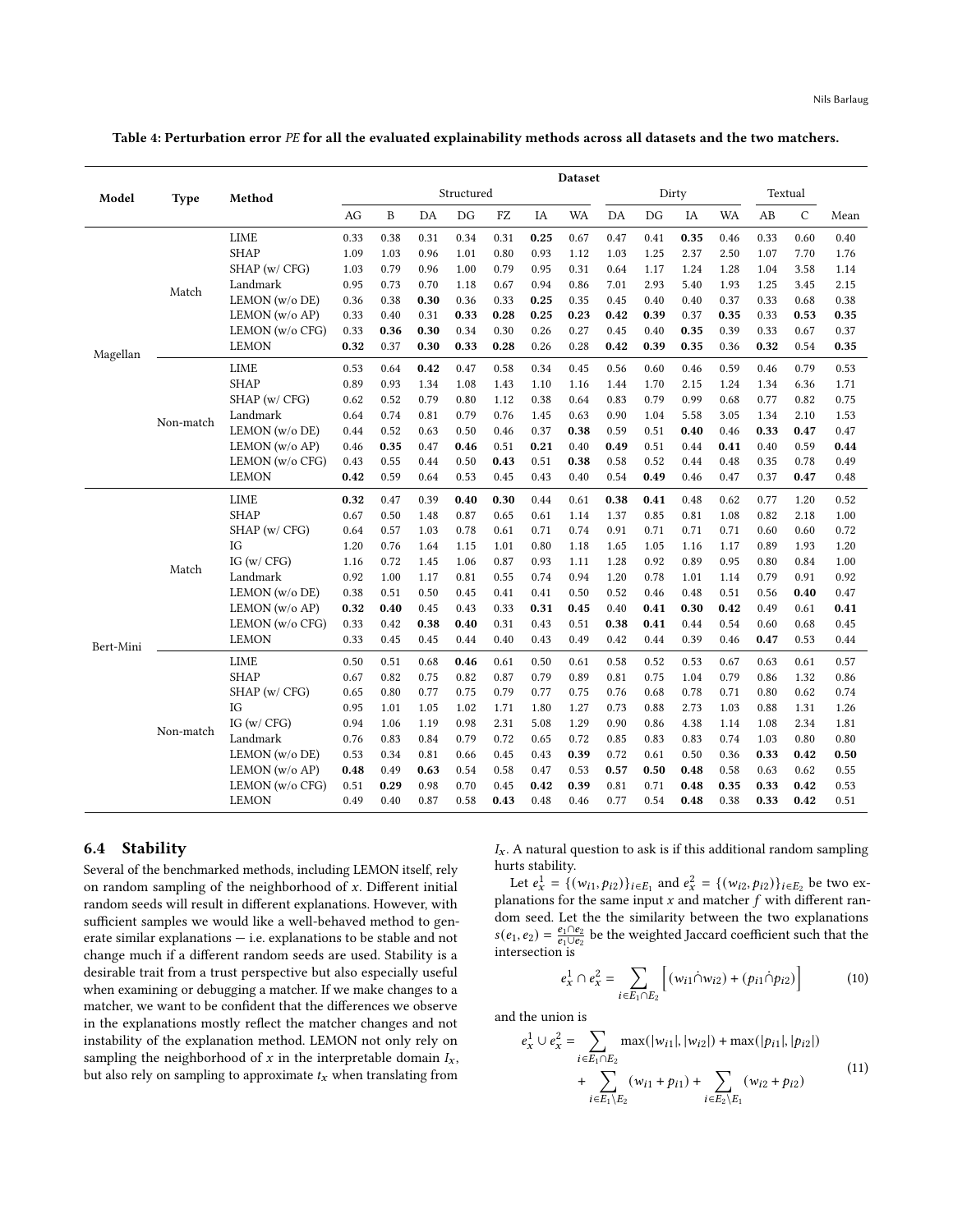LEMON: Explainable Entity Matching

<span id="page-10-0"></span>

Figure 4: Stability of explainability methods based on neighborhood sampling for Bert-Mini on all datasets.

where  $\dot{\cap}$  is a shorthand for

$$
r \dot{\cap} q = H(rq) \min(|r|, |q|)
$$
 (12)

and  $H$  is the unit step function. For LIME and SHAP  $p_i$  is 0 for all . To be able to compare explanations of different granularity, all explanations are normalized to single token interpretable features  $-$  i.e. if feature *i* is a *n*-token interpretable feature we split it into *n* features with attribution  $\frac{w_i}{n}$  and attribution potential  $\frac{p_i}{n}$ . Finally, we define the stability of an explanation method as the expected similarity between two explanations  $\mathbb{E}_x\big[s(e_x^1, e_x^2)\big]$ . Note that this definition slightly favors methods such as SHAP and Landmark that uses all interpretable features in its explanations instead of only the  $K$  most important like LIME and LEMON. Picking the  $K$  most important interpretable features controls the explanation complexity at the cost of exposing the method to more instability because small changes in importance can change which features are within or outside top  $K$ .

Figure [4](#page-10-0) show the estimated stability of LIME, SHAP, Landmark, and LEMON for Bert-Mini on all datasets. For each dataset, we sample 100 predicted matches and non-matches uniformly at random, generate two explanations with different random seed for each example, and average the similarities. We see that LEMON is relatively stable and is similar to LIME in terms of stability despite the sampling-based approximation of  $t_x$ . SHAP is overall the most stable method, while Landmark is the least stable. To understand these differences in stability it is important to also take into account sample size.

Neighborhood sample size. From our experience, the main concern when choosing the neighborhood sample size  $|\mathcal{Z}_x|$  is stability. One achieves satisfactory counterfactual  $F_1$  score and perturbation error with relatively few samples, but it takes considerably more samples to get stable explanations. Thus, picking  $|\mathcal{Z}_x|$  mostly boils down to a trade-off between stability and speed.

<span id="page-10-2"></span>

Figure 5: Stability of explainability methods based on neighborhood sampling for Bert-Mini on the Abt-Buy dataset.

The different neighborhood sampling-based methods have dif-ferent strategies for picking a sample size<sup>[2](#page-10-1)</sup>, so it is interesting to also compare the stability at equal samples sizes. Figure [5](#page-10-2) show the stability of the explainability methods for Bert-Mini on the Abt-Buy dataset $3$  when we vary the neighborhood sample size. As before, we sample 100 predicted matches and non-matches, generate two explanations per examples, and estimate the stability to be the average similarity between the explanation pairs. We observe that LEMON is close to or equally sample efficient as LIME and SHAP for matches, and slightly more for non-matches. This shows that the difference in stability between SHAP and LEMON is mainly a matter of difference in sample sizes. We deliberately use a less aggressive sampling scheme for LEMON than SHAP because we find the returns in terms of stability diminishing — especially given

<span id="page-10-1"></span><sup>&</sup>lt;sup>2</sup>SHAP defaults to  $2d_x + 2048$ , Landmark to 500, and our LIME baseline and LEMON to  $clamp(30d_x, 500, 3000)$ .

<span id="page-10-3"></span> $3$ The methods generally behave similarly on the other datasets, but we only include one due to space constraints.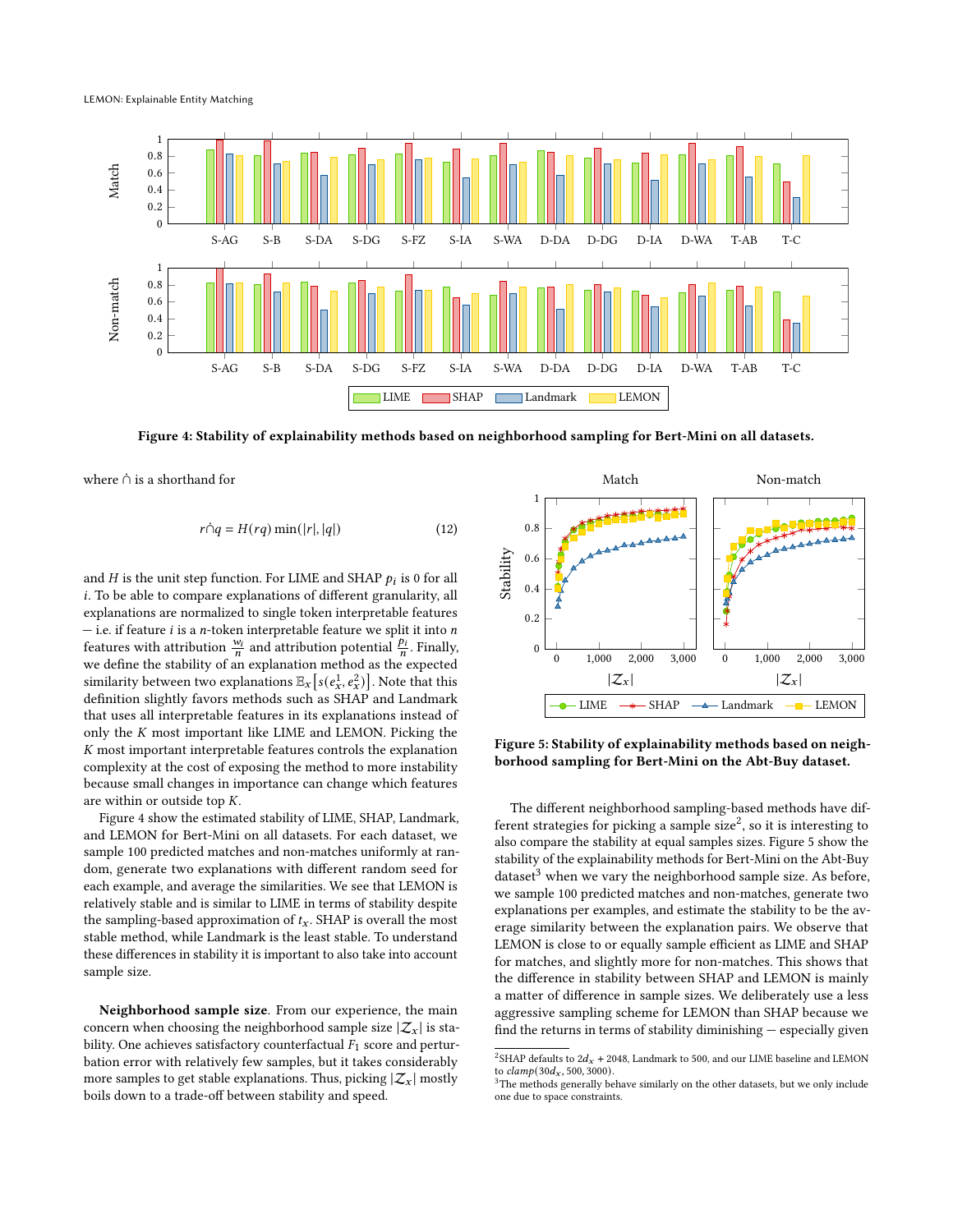<span id="page-11-5"></span>Table 5: Counterfactual precision of users after being shown an explanation from LIME or LEMON.

|                    | Method |           |       |           |  |  |  |  |  |  |
|--------------------|--------|-----------|-------|-----------|--|--|--|--|--|--|
| <b>Dataset</b>     |        | LIME      | LEMON |           |  |  |  |  |  |  |
|                    | Match  | Non-match | Match | Non-match |  |  |  |  |  |  |
| Structured         |        |           |       |           |  |  |  |  |  |  |
| Amazon-Google      | 0.71   | 0.22      | 0.77  | 0.42      |  |  |  |  |  |  |
| Beer               | 0.47   | 0.16      | 0.50  | 0.63      |  |  |  |  |  |  |
| DBLP-ACM           | 0.82   | 0.06      | 0.79  | 0.23      |  |  |  |  |  |  |
| DBLP-GoogleScholar | 0.53   | 0.08      | 0.62  | 0.27      |  |  |  |  |  |  |
| Fodors-Zagats      | 0.59   | 0.14      | 0.69  | 0.46      |  |  |  |  |  |  |
| iTunes-Amazon      | 0.45   | 0.18      | 0.60  | 0.60      |  |  |  |  |  |  |
| Walmart-Amazon     | 0.55   | 0.24      | 0.63  | 0.58      |  |  |  |  |  |  |
| Dirty              |        |           |       |           |  |  |  |  |  |  |
| DBLP-ACM           | 0.71   | 0.02      | 0.81  | 0.40      |  |  |  |  |  |  |
| DBLP-GoogleScholar | 0.45   | 0.08      | 0.58  | 0.48      |  |  |  |  |  |  |
| iTunes-Amazon      | 0.53   | 0.22      | 0.75  | 0.56      |  |  |  |  |  |  |
| Walmart-Amazon     | 0.53   | 0.24      | 0.62  | 0.71      |  |  |  |  |  |  |
| <b>Textual</b>     |        |           |       |           |  |  |  |  |  |  |
| Abt-Buy            | 0.55   | 0.14      | 0.62  | 0.73      |  |  |  |  |  |  |
| Company            | 0.14   | 0.16      | 0.29  | 0.35      |  |  |  |  |  |  |
| Mean               | 0.54   | 0.15      | 0.63  | 0.49      |  |  |  |  |  |  |

the higher computationally footprint of LEMON. Landmarks instability, however, can not be attributed to the lower sampling size. It is clear from Figure [5](#page-10-2) that the method is significantly less sampling efficient than the others. We suspect this is mostly due to the large neighborhood used when sampling.

# 6.5 User Study

To examine if explanations from LEMON improve human subjects understanding of a matcher compared to LIME, we adopt the experiment on counterfactual interpretation from Section [6.1](#page-7-0) to human subjects. We recruit random test users from the research survey platform Prolific. Note that these users are laypersons and do not have any experience with entity matching or a background in computer science. A user is shown an explanation for a record pair and then asked what they think would be a minimal change to the record pair that would make the matcher predict the opposite. Each user is shown one explanation for a match and a non-match for each dataset, and we only use the Bert-Mini matcher. Afterward, we check what fraction of them successfully get the opposite prediction — i.e., the counterfactual precision. We conduct the experiment on 50 users for LIME and 50 other users for LEMON, and report the counterfactual precision in Table [5.](#page-11-5)

As expected, and in line with the experiments above, the greatest improvement is for non-matches. We see an average improvement in the counterfactual precision of 0.09 for matches and 0.34 for non-matches. The results are generally less pronounced than for the simulated experiments. We suspect the lower maximum scores are a reflection of the difficulty of the task for laypersons, and that the higher minimum scores are a reflection of humans ability to use common sense to "save" weak explanations. Note that we cannot compare to Landmark [\[2\]](#page-11-2) since the authors do not propose any

way of presenting an actual explanation to a user. The combination of double-entity generation and not limiting  $\Omega(q)$  (i.e., explaining using all features instead of limiting them to  $K$ ) makes such a presentation non-trivial.

# 7 CONCLUSION

Local post hoc feature attribution is a valuable and popular type of explainability method that can explain any classifier, but standard methods leaves significant room for improvement when applied to entity matching. We have identified three challenges of applying such methods to entity matching and proposed LEMON, a modelagnostic and schema-flexible method that addresses all three challenges. Experiments and a novel evaluation method for explainable entity matching show that our proposed method is more faithful to the matcher and more effective in explaining to the user where the decision boundary is — especially for non-matches. Lastly, user studies verify a significant real-world improvement in understanding for laypersons seeing LEMON explanations compared to naive LIME explanations.

There is still much to be done within explainable entity matching. A disadvantage of LEMON (and other perturbation-based methods like LIME and SHAP) is their running time. Even though it is possible to trade off significantly shorter running time for explanation stability and trivial to parallelize the computational bottleneck (running inference of matcher  $f$ ), depending on the hardware and matcher, it might still be infeasible in practice to do real-time explanation or generate explanations for all record pairs in large datasets while still achieving satisfactory stability. Therefore, more efficient sampling strategies should be explored. Furthermore, there is still work to be done on examining the adaptation of other explainability methods for entity matching in-depth and on how to evaluate them. Our experiments and ablation study show dual explanations and counterfactual granularity are easily applicable to SHAP and gradient based methods — and that they are indeed effective for other methods than LIME. It is less clear how one would adapt the ideas of attribution potential to those methods, and we hope to address that in future work.

# ACKNOWLEDGMENTS

This work is supported by Cognite and the Research Council of Norway under Project 298998. We thank Hassan Abedi Firouzjaei, Jon Atle Gulla, Dhruv Gupta, Ludvig Killingberg, Kjetil Nørvåg, and Mateja Stojanović for valuable feedback.

## **REFERENCES**

- <span id="page-11-1"></span>[1] Amina Adadi and Mohammed Berrada. 2018. Peeking Inside the Black-Box: A Survey on Explainable Artificial Intelligence (XAI). IEEE Access 6 (2018), 52138– 52160.<https://doi.org/10.1109/ACCESS.2018.2870052>
- <span id="page-11-2"></span>[2] Andrea Baraldi, Francesco Del Buono, Matteo Paganelli, and Francesco Guerra. 2021. Using Landmarks for Explaining Entity Matching Models. In EDBT. Open-Proceedings.org, 451–456.
- <span id="page-11-4"></span>[3] Nils Barlaug and Jon Atle Gulla. 2021. Neural Networks for Entity Matching: A Survey. ACM Transactions on Knowledge Discovery from Data 15, 3 (April 2021), 1–37.<https://doi.org/10.1145/3442200>
- <span id="page-11-0"></span>Ursin Brunner and Kurt Stockinger. 2020. Entity Matching with Transformer Architectures - A Step Forward in Data Integration. In EDBT. OpenProceedings.org, 463–473.
- <span id="page-11-3"></span>[5] Peter Christen. 2012. Data Matching: Concepts and Techniques for Record Linkage, Entity Resolution, and Duplicate Detection. Springer-Verlag, Berlin Heidelberg. <https://doi.org/10.1007/978-3-642-31164-2>